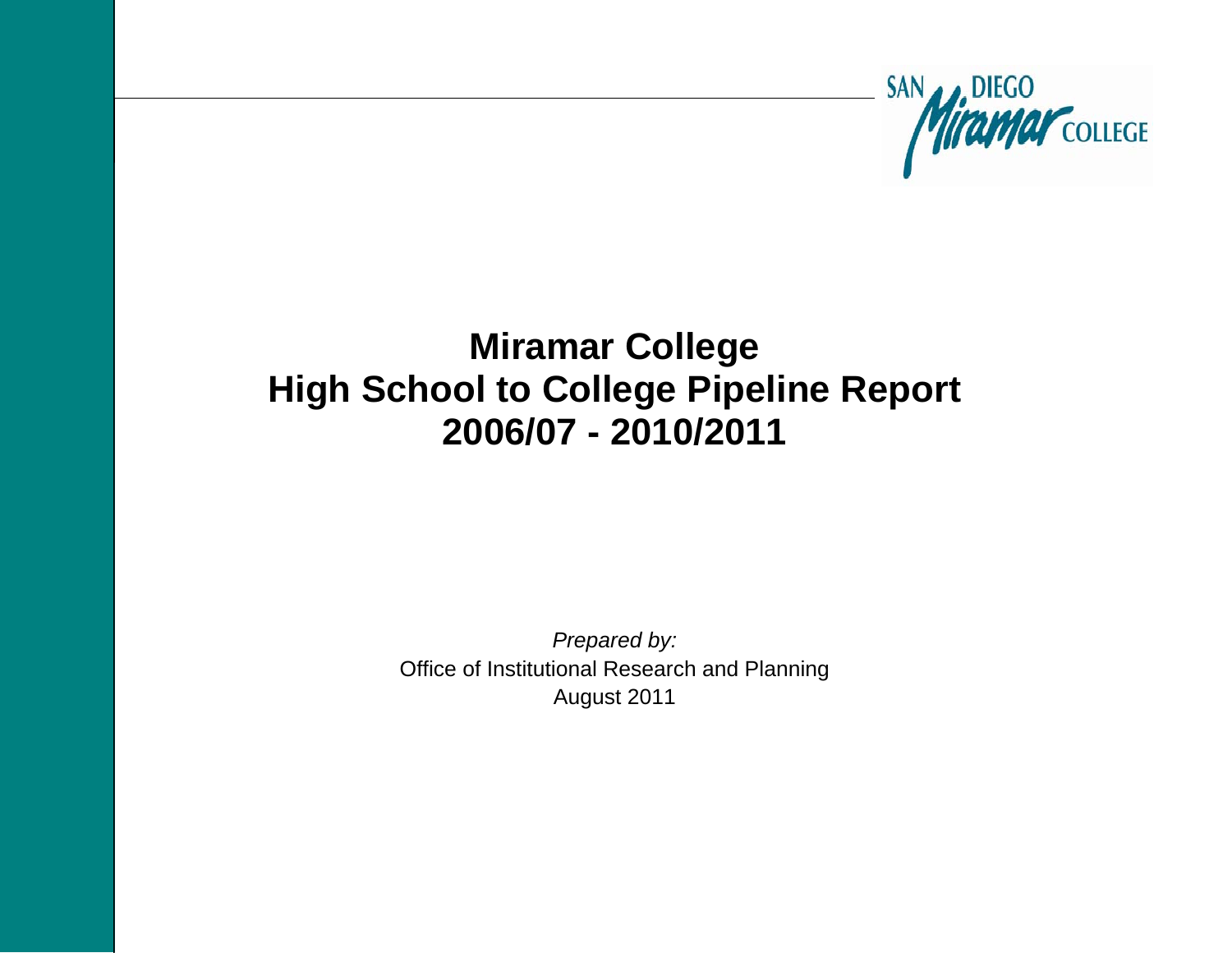## **Table of Contents**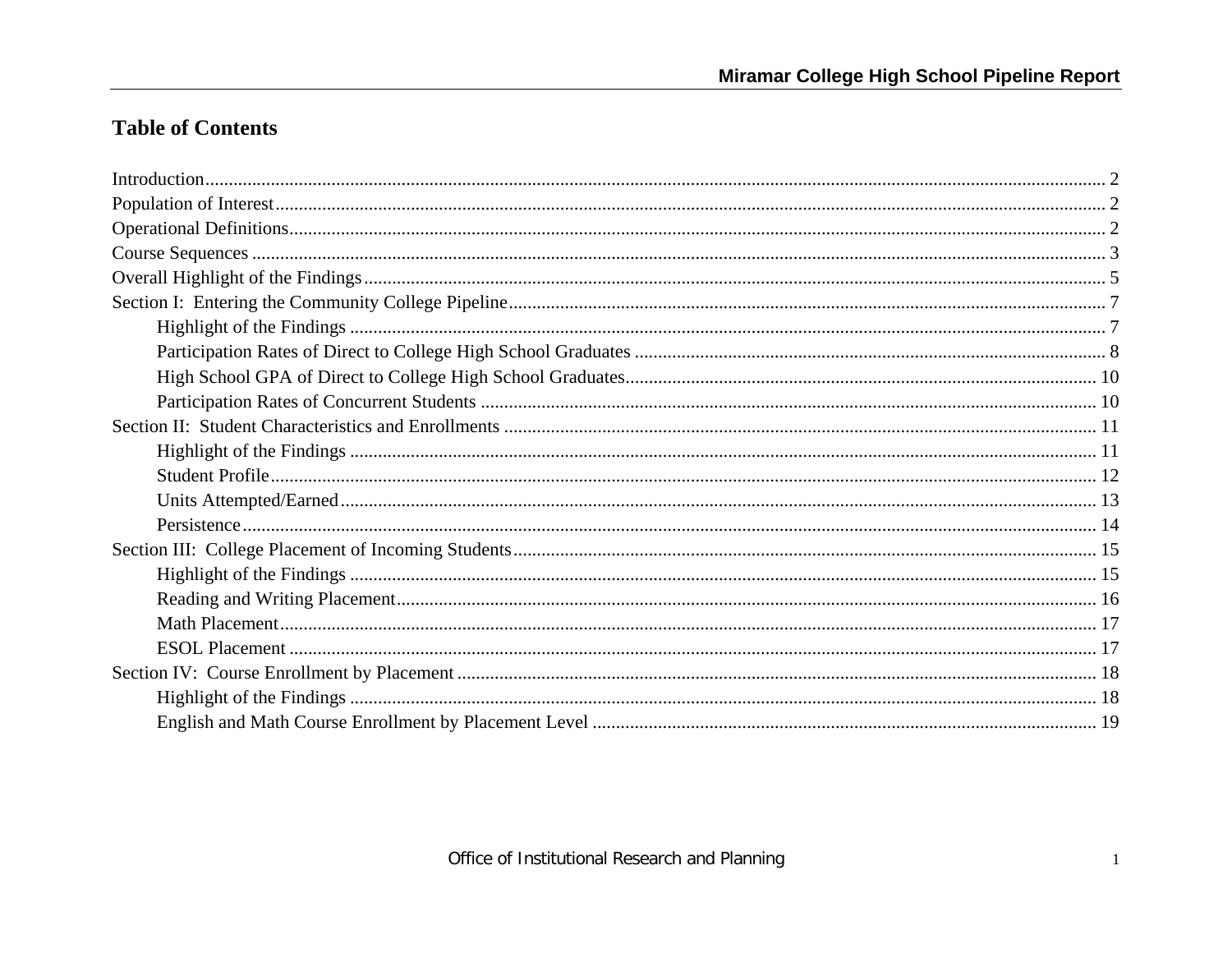## **Introduction**

The Annual High School Pipeline Report provides a comprehensive and descriptive analysis of incoming first-time to college high school graduates. The report is part of a larger initiative to provide the colleges and the district with information for integrating plans and strategies that support student success and enrollment management. The report is intended to inform college and district decision-making, instructional programs and support services planning, and outreach and marketing.

The High School Pipeline report series comprises four reports: 1) All Colleges, 2) City College/ECC, 3) Mesa College, and 4) Miramar College. Each report contains four sections that focus on enrollment patterns and placement as students enter college for the first time. The first section focuses on students' entry into Miramar College via high school-to-college graduate participation rates, and high school-to-college concurrent student participation rates. First-time to college high school graduates are the focus of the remaining sections, including student characteristics and college enrollment patterns in Section II; reading, writing, math, and ESOL placements in Section III; and finally, English and math enrollments by placement level in Section IV. In most instances, benchmark information is provided as a point of comparison, such as 3- or 5-year averages and/or percentage change.

## **Population of Interest**

**First-time to college high school graduates** are students who reported completion from a high school within four years of subsequently enrolling at Miramar College for the first time. First-time to college students are those students who indicated on their application for admission that they had not previously attended Miramar College or another college or university. For the purposes of this study, high school graduates are those students that received a certification of California high school proficiency, a G.E.D./high school certificate, or a high school diploma, including a foreign high school diploma. Unless otherwise noted, students who are concurrently attending high school, a 4-year institution, or adult school are excluded from this population.

## **Operational Definitions**

**Annual Persistence Rate:** Continuous fall-spring-fall enrollment: The percentage of official census enrolled students in a fall term who received a grade notation of A, B, C, D, F, P, NP, I or RD and who enrolled in at least one course in the subsequent spring and fall terms and received a grade notation of A, B, C, D, F, P, NP, I or RD in each term. (SDSU and UCSD-only students and sections are excluded. In-service, intersession, and cancelled classes are excluded.)

**Enrollment:** The number of seats or duplicated headcount. Includes students who are enrolled as of the course designated census day (excludes Drops, Never Attends, cancelled and tutoring classes).

**Headcount:** The unduplicated count of students. Includes students who are enrolled as of the course designated census day (excludes Drops, Never Attends, cancelled and tutoring classes).

Office of Institutional Research and Planning 2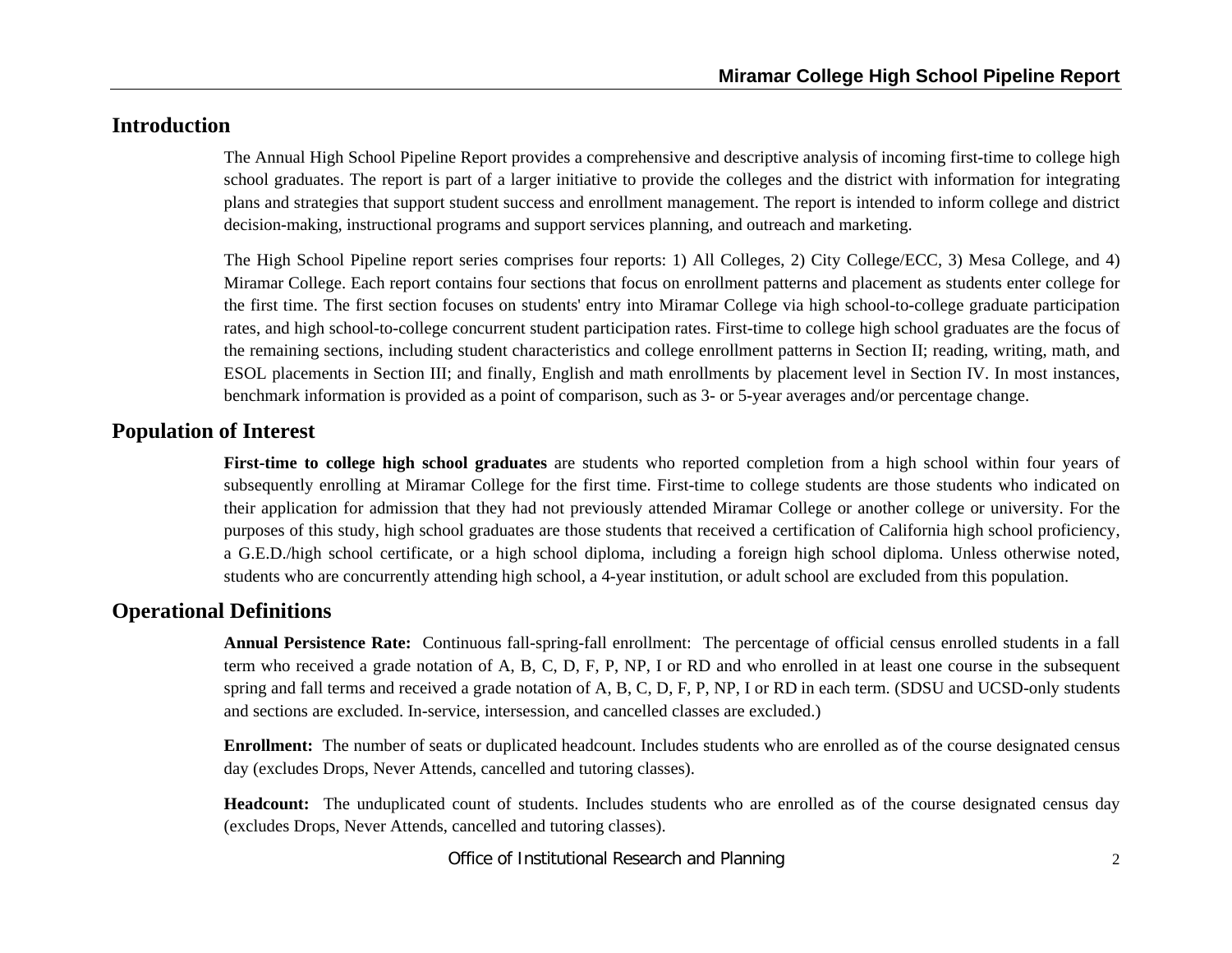## **Course Sequences**

Figure 1. Current English/ESOL course sequence & placements

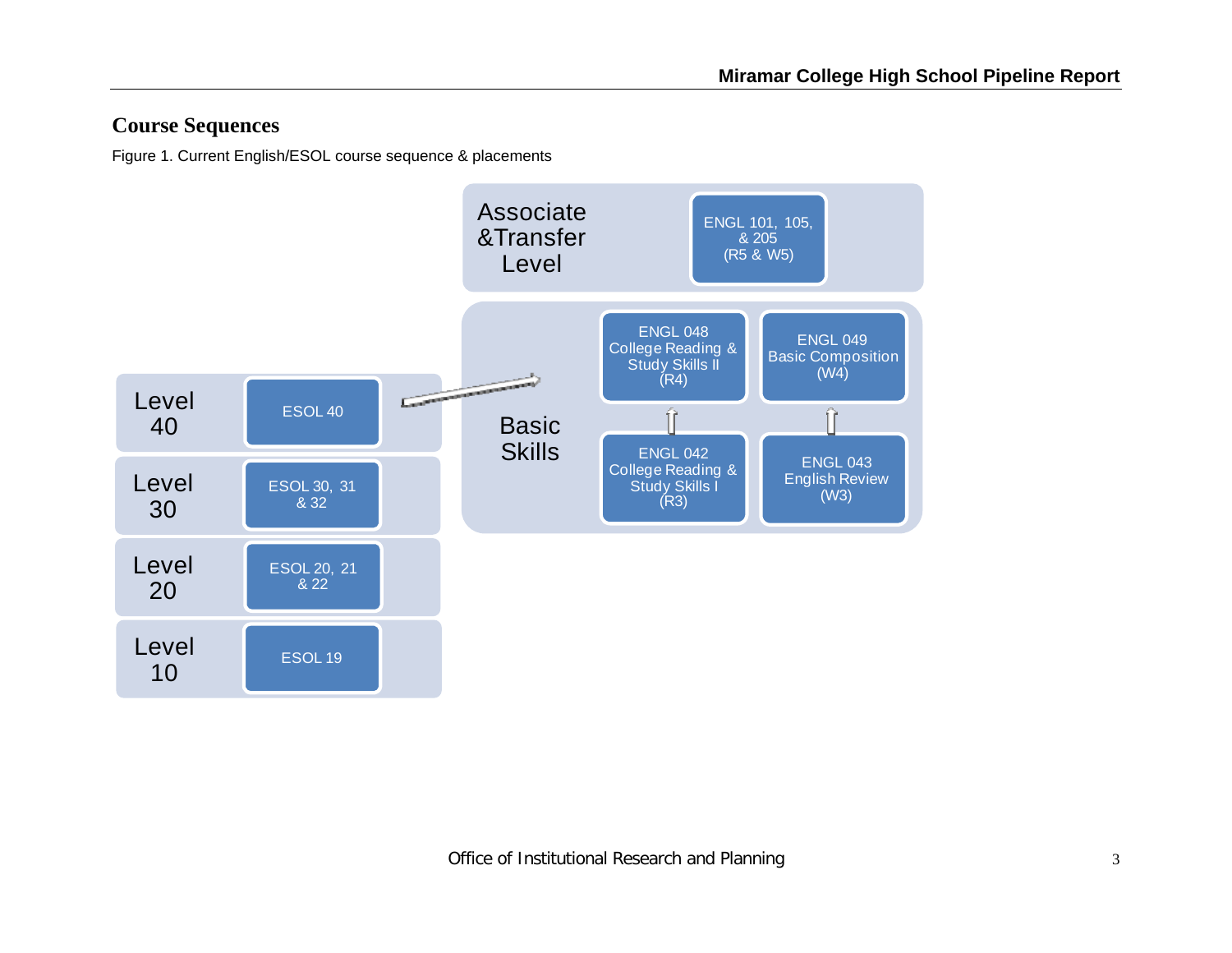Figure 2. Current math course sequence & placements

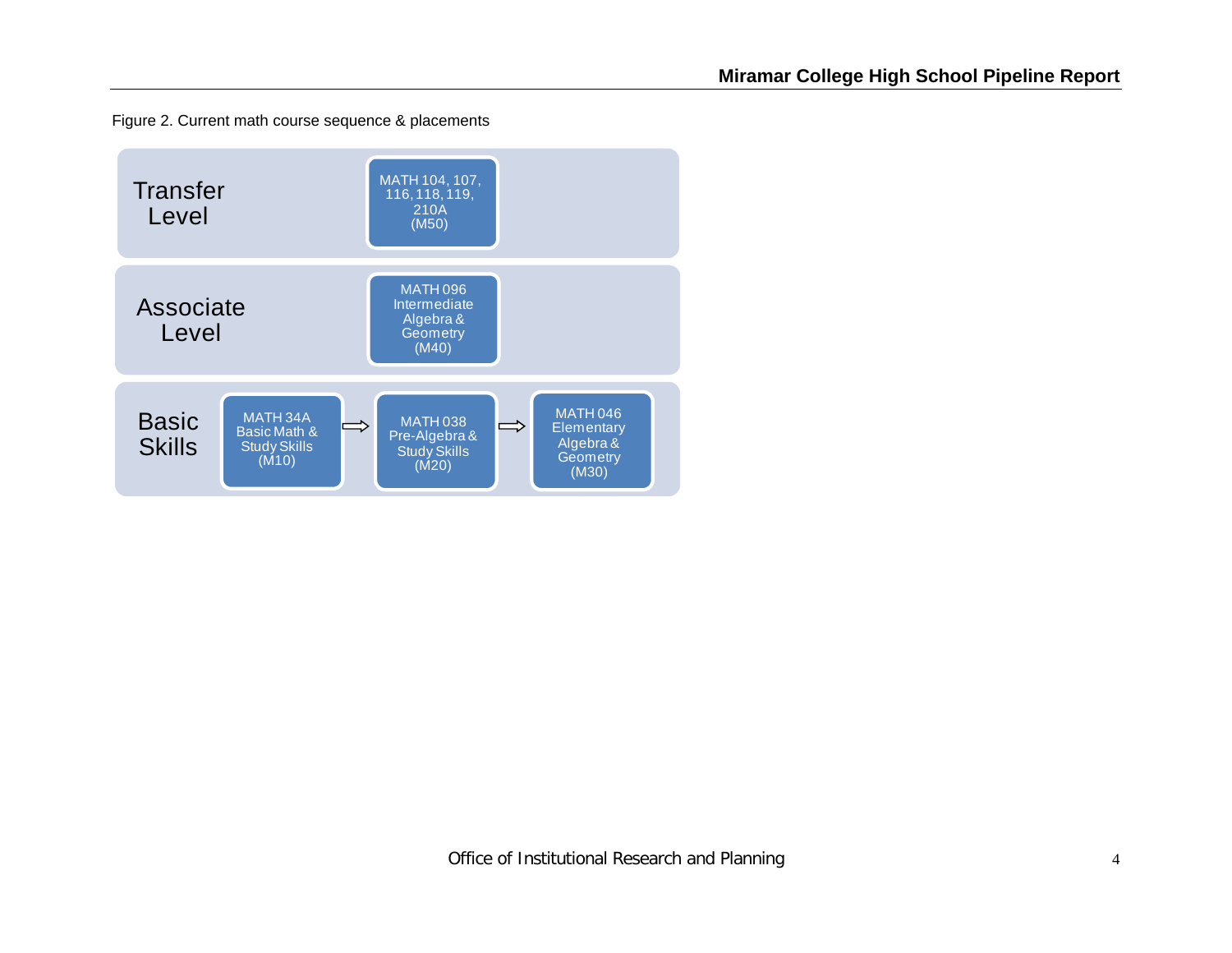## **Overall Highlight of the Findings**

- 1. In 2010/11, approximately 10% of the 2009/10 feeder high school graduates and 5% of the 2009/10 non-feeder high school graduates directly entered Miramar College within the year following high school completion, which is comparable to the 5 year averages of 9% and 5%, respectively.
- 2. Among the 2009/10 concurrent high school seniors enrolled at Miramar College (N=209), 23% continued their enrollment as college only students the following year. Concurrent seniors who had attended district feeder high schools in 2009/10 participated the following year at a higher rate than students who had concurrently attended non-feeder high schools (25% and 21%, respectively). Over 5 years, participation rates among students who had concurrently attended feeder schools decreased from 40% to 25%.
- 3. Nineteen percent of the 2010/11 first-time to college high school graduates reported that they were the first generation of college-going students in their family. This is comparable to the 5-year average of 21%.
- 4. In 2010/11, the first-time to college high school graduates attempted and earned their total units enrolled at the highest rate among those who enrolled in the 3.0-5.9 unit range (72%; higher than the 5-year average of 66%), followed by students enrolled in the 0.1-2.9 unit range (67%; lower than the 5-year average of 83%). The least proportion of students who attempted and earned their total units enrolled were those in the 9.0-11.9 unit range (48%; comparable to the 5-year average of 45%).
- 5. Approximately two-thirds (68%) of the Fall 2009 first-time to college high school graduates at Miramar College persisted to the next spring term and about half (51%) annually persisted to a second fall term, which is comparable to the 5-year average term-to-term (67%) and annual (48%) persistence of first-time to college graduates.
- 6. A majority of the first-time to college high school graduates took the reading, writing, and math placement tests in 2010/11 (60%, 60%, and 58%, respectively), which is lower than the previous year by 4 to 5 percentage points. The percentage decreases in placements by test are likely a result of changes that took place at Miramar in 2010/11 that affected access and demand, including: 1) facility and staffing changes which reduced student accessibility and placed greater limitations on the capacity of the testing office to test, and 2) an alternative measures pilot allowed students to submit select standardized tests (e.g., SAT, ACT) as an alternative measure for assessment skill levels for several courses which resulted in a lowered demand for services.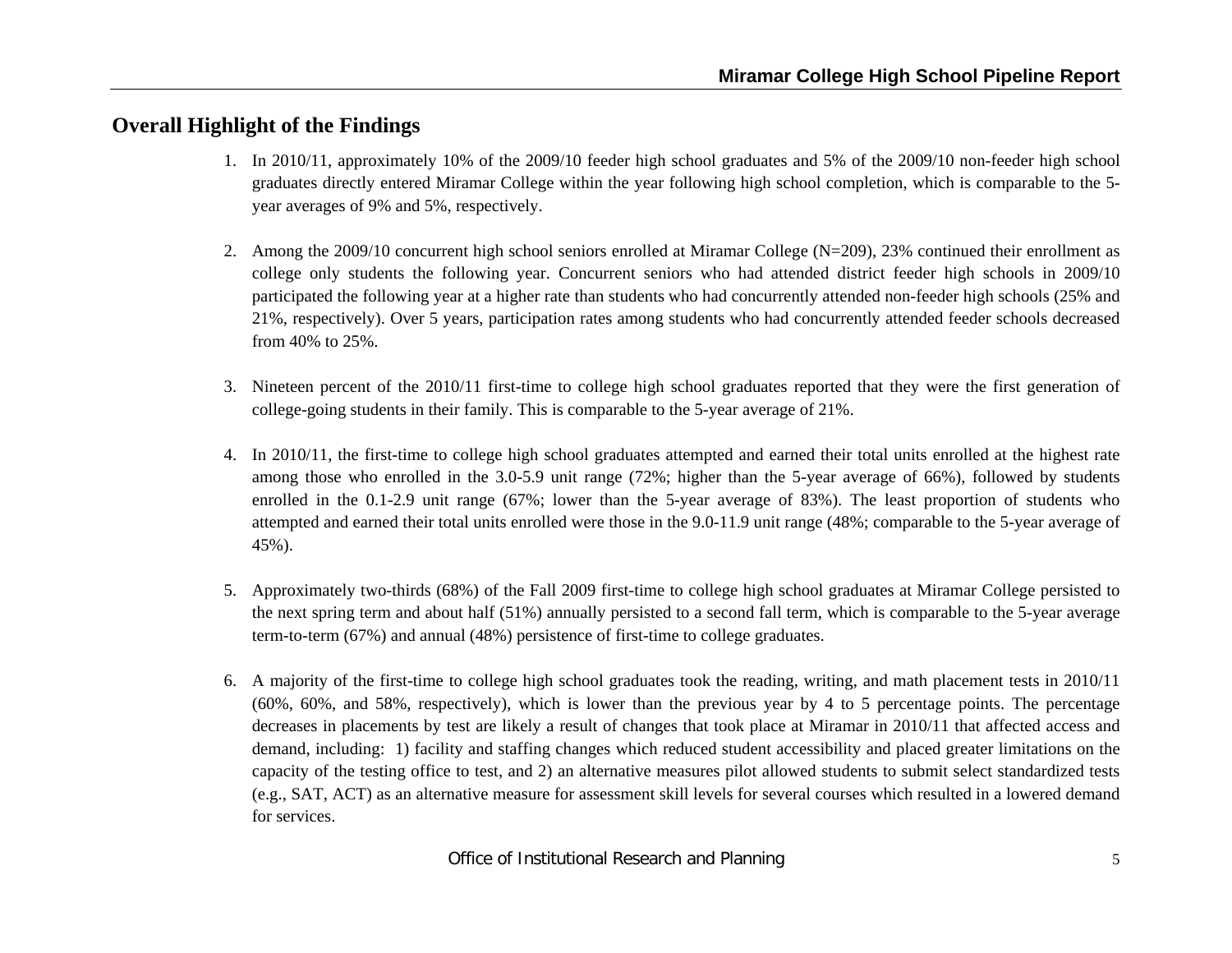- 7. In 2010/11 over half (56%) of the first-time to college high school graduates who took the reading placement test placed at the transfer/Associate level and 35% placed at basic skills. However, the majority of first-time to college high school graduates who took the writing placement test placed at basic skills (62%). About half of the first-time to college high school graduates who took the math placement test in 2010/11 placed at basic skills (52%) and nearly one-third had a transfer level math placement (31%).
- 8. By the end of their first year at Miramar College, nearly two-thirds (63%) of the 2010/11 first-time to college high school graduates who earned a transfer/Associate level English placement, had enrolled in a matriculating English course at or below their placement level. Of the 63% of students that took a matriculating transfer/Associate level English course, 42% took a course at their placement level.
- 9. In 2010/11, by the end of their first year at Miramar College, 61% of first-time to college high school graduates who earned a transfer level math placement, enrolled in a matriculating math course and nearly two-thirds (63%) of those who earned an Associate level math placement, enrolled in a matriculating math course. Among the students that enrolled in a transfer or Associate level math course, nearly all (98%) did so at their placement level.
- 10. Among first-time to college high school graduates who earned a basic skills level reading or writing placement in 2010/11, over three-fourths (79%) enrolled in a matriculating English course at their placement level by the end of their first year at Miramar College. Two-thirds (67%) of first-time to college high school graduates who earned a basic skills level math placement in 2010/11, enrolled in a matriculating math course at their placement level by the end of their first year.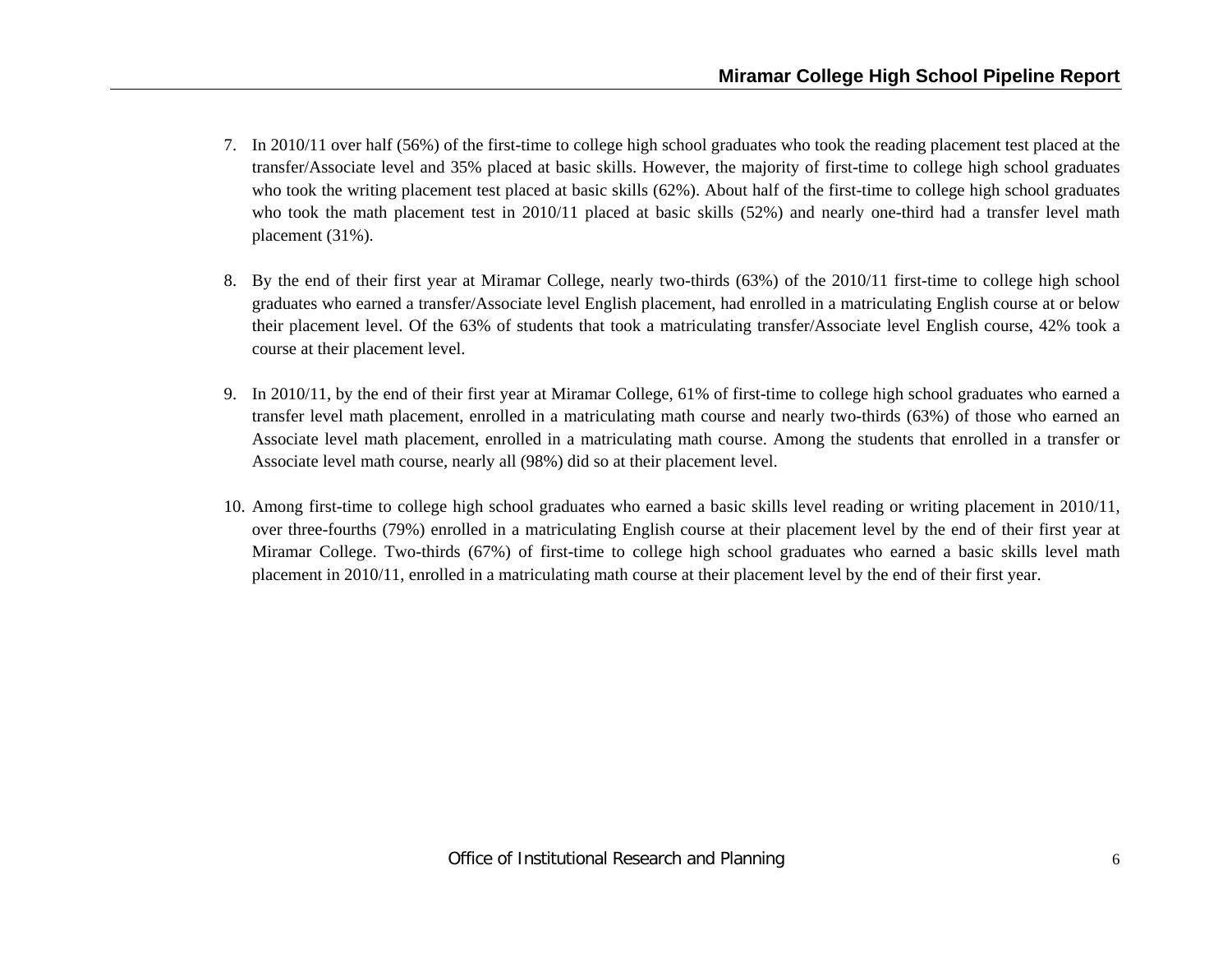## **Section I: Entering the Community College Pipeline**

This section describes different aspects of high school student entry to Miramar College. Student trends are measured across 5 years, from 2006/07 to 2010/11. Students who are concurrently attending SDSU or UCSD are excluded.

High school-to-college participation rates and high school GPA of direct incoming high school graduates are reported in Tables 1 and 2. Direct incoming graduates are students who enrolled at Miramar College in the year following their reported high school completion. High school-to-college participation rates are disaggregated by feeder and non-feeder high schools. District feeders are those high schools located within the district's service area zip codes. Non-district feeders are remaining high schools located outside the district's service area zip codes.

High school seniors who are concurrently enrolled at Miramar College are tracked to determine the rate of continued participation as college-only students (see Table 3). Students who re-enroll as concurrent students in the subsequent year are excluded from reenrollment figures. Results provide aggregate totals/averages for students attending feeder and non-feeder high schools as a point of comparison.

- In 2010/11, approximately 10% of the 2009/10 feeder high school graduates and 5% of the 2009/10 non-feeder high school graduates directly entered Miramar College within the year following high school completion, which is comparable to the 5 year averages of 9% and 5%, respectively (see Table 1). Over 5 years, Mira Mesa, Mt. Carmel, and Scripps Ranch high schools had the highest graduate participation rates at Miramar College (47%, 23%, and 22%, respectively).
- 0 Half (50%) of the direct-to-college high school graduates in 2010/11 who included their GPA on their college application reported that they had earned a 2.0-3.0 high school GPA (lower than the 5-year average of 55%) and 48% reported that they had earned higher than a 3.0 GPA (higher than the 5-year average of 43%; see Table 2).
- 0 Among the 2009/10 concurrent high school seniors enrolled at Miramar College (N=209), 23% continued their enrollment as college only students the following year (see Table 3). Concurrent seniors who had attended district feeder high schools in 2009/10 participated the following year at a higher rate than students who had concurrently attended non-feeder high schools (25% and 21%, respectively). Over 5 years, participation rates among students who had concurrently attended feeder schools decreased from 40% to 25%.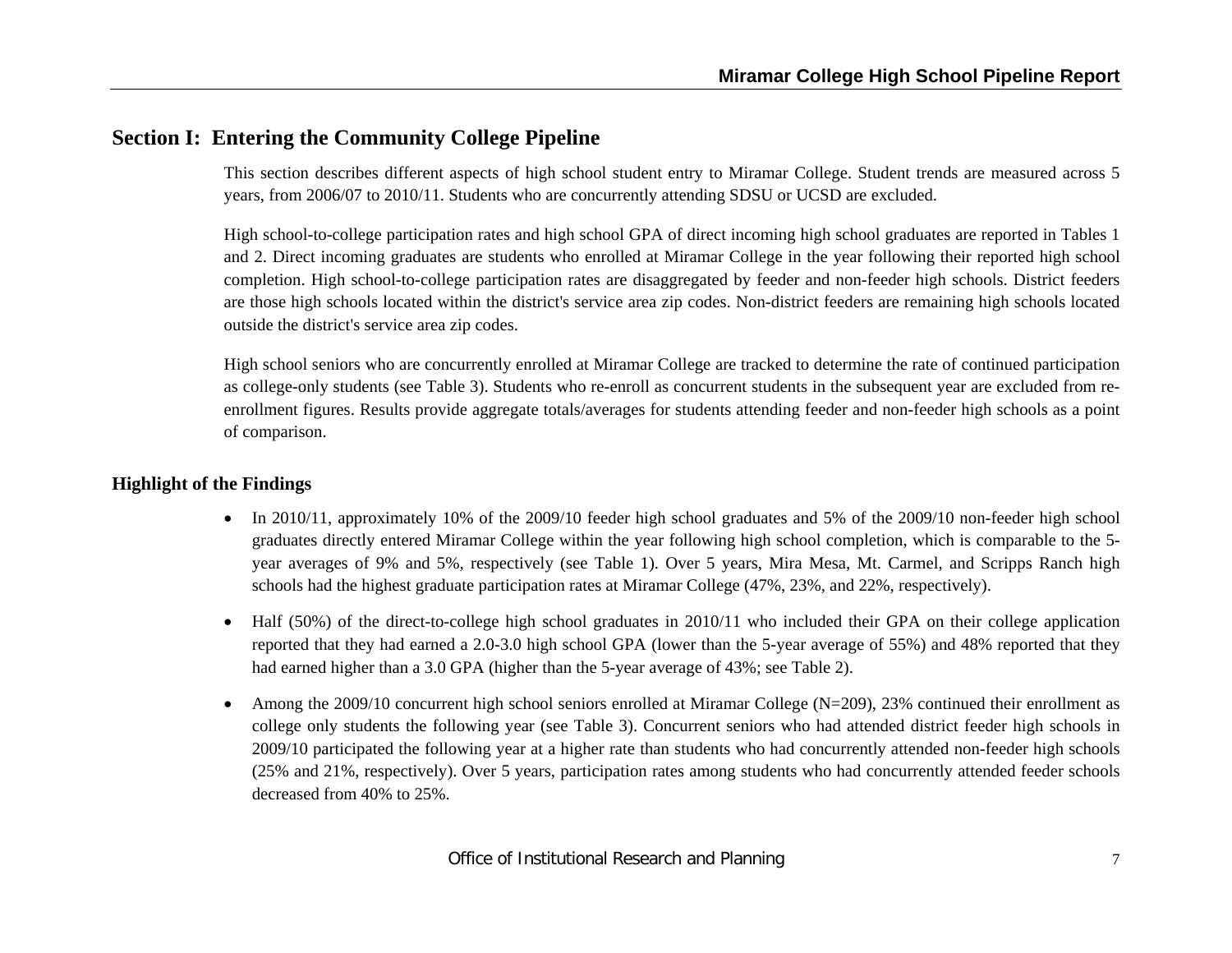## **Participation Rates of Direct to College High School Graduates**

|                 |                          |                 |                 |          |       |                 |       |              |                |               |       |                  |       |       |                 |               | 05/06- | 06/07-        | $5-Yr$ |
|-----------------|--------------------------|-----------------|-----------------|----------|-------|-----------------|-------|--------------|----------------|---------------|-------|------------------|-------|-------|-----------------|---------------|--------|---------------|--------|
|                 |                          | 05/06           |                 | 06/07    | 06/07 |                 | 07/08 | 07/08        |                | 08/09         | 08/09 |                  | 09/10 | 09/10 |                 | 10/11         | 09/10  | 10/11         | Avg    |
|                 |                          | Grads           |                 | Entrants | Grads | Entrants        |       | Grads        |                | Entrants      | Grads | Entrants         |       | Grads | <b>Entrants</b> |               | Grads  | Entrant       | Entry  |
|                 |                          | N               | N               | $\%$     | N     | N               | $\%$  | $\mathsf{N}$ | N              | $\frac{0}{0}$ | N     | N                | %     | N     | N               | $\frac{0}{0}$ |        | 5-Yr % Change | %      |
|                 | Clairemont**             | 226             | 6               | 3%       | 249   | 16              | 6%    | 232          | 14             | 6%            | 243   | 10               | 4%    | 250   | $\overline{12}$ | 5%            | 11%    | 100%          | 5%     |
|                 | Crawford*                | 213             | 4               | 2%       | 217   | $\overline{3}$  | 1%    | 208          | $\overline{A}$ | 2%            | 220   | 6                | 3%    | 236   | 16              | 3%            | 11%    | 50%           | 2%     |
|                 | Hoover*                  | 276             | 7               | 3%       | 285   | $\overline{2}$  | 1%    | 273          | 8              | 3%            | 343   | $\overline{7}$   | 2%    | 322   | 10              | 3%            | 17%    | 43%           | 2%     |
|                 | Kearny**                 | 251             | 14              | 6%       | 264   | 15              | 6%    | 302          | 12             | 4%            | 292   | 8                | 3%    | 331   | 13              | 4%            | 32%    | $-7%$         | 4%     |
|                 | Lincoln*                 | 0               | 0               |          | 0     | $\Omega$        |       | 200          | $\overline{a}$ | 2%            | 251   | 14               | 6%    | 354   | 3               | 1%            |        |               | 3%     |
|                 | Madison**                | 247             | 10              | 4%       | 239   | 12              | 5%    | 229          | $\overline{7}$ | 3%            | 199   | 10               | 5%    | 224   | $\overline{7}$  | 3%            | $-9%$  | $-30%$        | 4%     |
| Schools         | Mira Mesa***             | 510             | 237             | 46%      | 519   | 219             | 42%   | 505          | 231            | 46%           | 504   | 242              | 48%   | 598   | 310             | 52%           | 17%    | 31%           | 47%    |
|                 | Mission Bay**            | 249             | $6\phantom{.}6$ | 2%       | 261   | $6\phantom{.}6$ | 2%    | 287          | 5              | 2%            | 310   | $\overline{7}$   | 2%    | 267   | 8               | 3%            | 7%     | 33%           | 2%     |
|                 | Morse*                   | 548             | 6               | 1%       | 453   | $\overline{7}$  | 2%    | 446          | $\overline{4}$ | 1%            | 447   | $\overline{2}$   | 0%    | 442   | $\overline{4}$  | 1%            | $-19%$ | $-33%$        | 1%     |
|                 | Patrick Henry**          | 443             | 11              | 2%       | 444   | $\,$ 6          | 1%    | 447          | 6              | 1%            | 447   | 10               | 2%    | 471   | $\overline{7}$  | 1%            | 6%     | -36%          | 2%     |
| Feeder High     | Point Loma**             | 326             | 9               | 3%       | 309   | 5               | 2%    | 400          | 6              | 2%            | 369   | 21               | 6%    | 402   | 16              | 4%            | 23%    | 78%           | 3%     |
|                 | San Diego High*          | 382             | $6\overline{6}$ | 2%       | 411   | $\overline{3}$  | 1%    | 386          | 9              | 2%            | 393   | 5                | 1%    | 452   | 5               | 1%            | 18%    | $-17%$        | 1%     |
|                 | San Diego SCPA*          | 179             | $\overline{4}$  | 2%       | 174   | $\overline{0}$  | 0%    | 161          | 4              | 2%            | 179   | $\overline{2}$   | 1%    | 169   | 5               | 3%            | $-6%$  | 25%           | 2%     |
|                 | Scripps Ranch***         | 483             | 99              | 20%      | 483   | 106             | 22%   | 479          | 117            | 24%           | 476   | 102              | 21%   | 494   | 119             | 24%           | 2%     | 20%           | 22%    |
|                 | Serra***                 | 329             | 15              | 5%       | 360   | 26              | 7%    | 395          | 31             | 8%            | 417   | 43               | 10%   | 397   | 33              | 8%            | 21%    | 120%          | 8%     |
|                 | University City***       | 395             | 13              | 3%       | 387   | 14              | 4%    | 418          | 16             | 4%            | 378   | 13               | 3%    | 401   | 27              | 7%            | 2%     | 108%          | 4%     |
|                 | <b>Feeder Total</b>      | 5,057           | 447             | 9%       | 5,055 | 440             | 9%    | 5,368        | 478            | 9%            | 5,468 | 502              | 9%    | 5,810 | 585             | 10%           | 15%    | 31%           | 9%     |
|                 | Abraxas                  | $\overline{77}$ | 14              | 18%      | 139   | 18              | 13%   | 151          | 22             | 15%           | 109   | 11               | 10%   | 147   | $\overline{22}$ | 15%           | 91%    | 57%           | 14%    |
|                 | <b>Bonita Vista</b>      | 610             | 3               | 0%       | 544   | $\overline{a}$  | 0%    | 531          | 4              | 1%            | 549   | $\vert$ 1        | 0%    | 536   | 17              | 1%            | $-12%$ | 133%          | 1%     |
| <b>Schools</b>  | <b>Castle Park</b>       | 394             | $\mathbf{1}$    | 0%       | 377   | $\overline{c}$  | 1%    | 395          | $\mathbf{1}$   | 0%            | 366   | $\overline{0}$   | 0%    | 352   | 5               | 1%            | $-11%$ | 400%          | 0%     |
|                 | <b>Charter School SD</b> | 306             | $\overline{0}$  | 0%       | 297   |                 | 0%    | 339          | 40             | 12%           | 341   | 39               | 11%   | 436   | 30              | 7%            | 42%    |               | 6%     |
|                 | <b>Chula Vista</b>       | 462             | $6\overline{6}$ | 1%       | 519   |                 | 0%    | 542          | 6              | 1%            | 574   | 5                | 1%    | 567   | 9               | 2%            | 23%    | 50%           | 1%     |
|                 | Coronado                 | 218             | 4               | 2%       | 247   | 5               | 2%    | 226          | 5              | 2%            | 254   | 6                | 2%    | 261   | 5               | 2%            | 20%    | 25%           | 2%     |
|                 | Grossmont                | 401             | 3               | 1%       | 467   |                 | 1%    | 465          | 5              | 1%            | 451   | $\overline{4}$   | 1%    | 518   | l6              | 1%            | 29%    | 100%          | 1%     |
|                 | <b>Helix</b>             | 413             | $\overline{0}$  | 0%       | 460   | 4               | 1%    | 440          | $\mathbf{1}$   | 0%            | 458   | $\boldsymbol{9}$ | 2%    | 436   | 7               | 2%            | 6%     |               | 1%     |
| Non-Feeder High | Hilltop                  | 431             | 2               | 0%       | 462   | 2               | 0%    | 477          |                | 0%            | 471   |                  | 0%    | 546   | 3               | 1%            | 27%    | 50%           | 0%     |
|                 | La Jolla                 | 371             |                 | 2%       | 358   | 5               | 1%    | 358          | 10             | 3%            | 384   |                  | 2%    | 338   | $\overline{9}$  | 3%            | $-9%$  | 29%           | 2%     |
|                 | Mar Vista                | 421             | n               | 0%       | 430   | $\mathcal{D}$   | 0%    | 474          | 4              | $1\%$         | 506   | 6                | $1\%$ | 399   | g               | 2%            | $-5%$  |               | 1%     |

Table 1. Headcount of and participation rates of high school graduates who directly enroll at Miramar College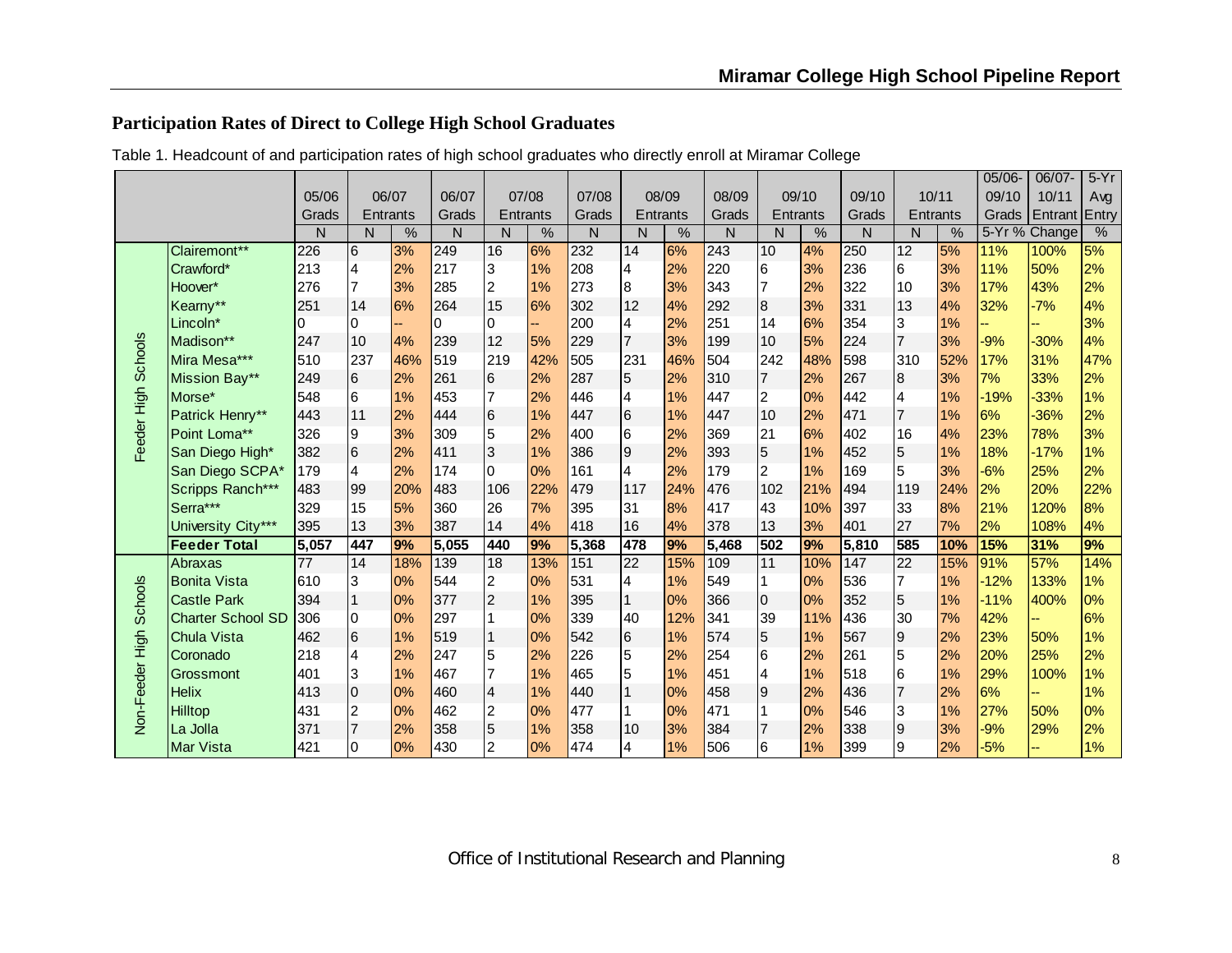Table 1 continued,

|                                   |                         |       |                  |       |                |                |     |                          |                |       |        |          |               |        |          |               | $05/06 -$ | 06/07         | $5-Yr$        |
|-----------------------------------|-------------------------|-------|------------------|-------|----------------|----------------|-----|--------------------------|----------------|-------|--------|----------|---------------|--------|----------|---------------|-----------|---------------|---------------|
|                                   |                         | 05/06 |                  | 06/07 | 06/07          | 07/08          |     | 07/08                    |                | 08/09 | 08/09  |          | 09/10         | 09/10  | 10/11    |               | 09/10     | 10/11         | Avg           |
|                                   |                         | Grads | Entrants         |       | Grads          | Entrants       |     | Grads                    | Entrants       |       | Grads  | Entrants |               | Grads  | Entrants |               | Grads     | Entrant Entry |               |
|                                   |                         | N     | N                | %     | N              | N              | %   | N                        | N              | %     | N      | N        | $\frac{9}{6}$ | N      | N        | $\frac{0}{0}$ |           | 5-Yr % Change | $\frac{0}{2}$ |
|                                   | <b>Mark Twain</b>       | 96    | 6                | 6%    | 44             | l6             | 14% | 61                       | $\overline{4}$ | 7%    | 207    | 9        | 4%            | 208    | 10       | 5%            | 117%      | 67%           | 6%            |
|                                   | Montgomery              | 402   |                  | 0%    | 405            | 0              | 0%  | 431                      | 3              | 1%    | 410    | 8        | 2%            | 366    |          | 0%            | $-9%$     | 0%            | 1%            |
| cont.                             | <b>Mount Miguel</b>     | 326   | $\overline{0}$   | 0%    | 307            | 3              | 1%  | 319                      | $\overline{0}$ | 0%    | 296    | 3        | 1%            | 365    | 2        | 1%            | 12%       | н.            | 0%            |
|                                   | Mt. Carmel              | 429   | 101              | 24%   | 537            | 145            | 27% | 495                      | 113            | 23%   | 527    | 109      | 21%           | 564    | 124      | 22%           | 31%       | 23%           | 23%           |
|                                   | Poway                   | 636   | 67               | 11%   | 666            | 77             | 12% | 700                      | 80             | 11%   | 597    | 65       | 11%           | 633    | 77       | 12%           | 0%        | 15%           | 11%           |
|                                   | Ramona                  | 375   | 8                | 2%    | 365            | 6              | 2%  | 389                      | 12             | 3%    | 414    | 10       | 2%            | 398    | 11       | 3%            | 6%        | 38%           | 2%            |
|                                   | Rancho Bernardo         | 690   | 57               | 8%    | 646            | 64             | 10% | 686                      | 70             | 10%   | 643    | 67       | 10%           | 665    | 89       | 13%           | $-4%$     | 56%           | 10%           |
|                                   | San Ysidro              | 328   | 0                | 0%    | 427            | 0              | 0%  | 464                      |                | 0%    | 495    |          | 0%            | 399    | 2        | 1%            | 22%       |               | 0%            |
|                                   | Southwest               | 342   | $\boldsymbol{2}$ | 1%    | 383            | $\overline{2}$ | 1%  | 429                      | $\overline{2}$ | 0%    | 395    | 3        | $1\%$         | 347    | 2        | 1%            | 1%        | 0%            | 1%            |
|                                   | Sweetwater              | 502   | 4                | 1%    | 560            |                | 0%  | 598                      | 6              | 1%    | 626    | 3        | 0%            | 543    | 5        | 1%            | 8%        | 25%           | 1%            |
|                                   | <b>Torrey Pines</b>     | 784   | 14               | 2%    | 882            | 16             | 2%  | 620                      | 16             | 3%    | 647    | 12       | 2%            | 610    | 12       | 2%            | $-22%$    | $-14%$        | 2%            |
| Non-Feeder High Schools           | <b>West Hills</b>       | 446   | 10               | 2%    | 505            | 8              | 2%  | 488                      | 9              | 2%    | 475    | 5        | 1%            | 485    | 10       | 2%            | 9%        | 0%            | 2%            |
|                                   | Westview                | 526   | 68               | 13%   | 534            | 94             | 18% | 533                      | 95             | 18%   | 576    | 91       | 16%           | 592    | 100      | 17%           | 13%       | 47%           | 16%           |
|                                   | <b>Non-Feeder Total</b> | 9,986 | 378              | 4%    | 10,561         | 471            | 4%  | 10,611                   | 510            | 5%    | 10,771 | 475      | 4%            | 10,711 | 557      | 5%            | 7%        | 47%           | 5%            |
|                                   | <b>Foreign School</b>   |       | 20               |       | --             | 25             |     |                          | 21             |       |        | 19       |               |        | 15       |               |           | $-25%$        |               |
| High<br><u>İsp</u><br>$rac{8}{5}$ | Other                   |       | 183              |       |                | 168            |     |                          | 145            |       |        | 186      |               |        | 219      |               |           | 20%           |               |
|                                   | <b>Out of State</b>     |       | 53               |       | --             | 48             |     | --                       | 51             |       | --     | 49       |               |        | 46       |               |           | $-13%$        |               |
| eeder<br><b>Other</b>             | San Diego County        | --    | 34               |       | --             | 33             |     | $\overline{\phantom{a}}$ | 32             |       | --     | 25       |               | --     | 15       |               |           | $-56%$        |               |
| Ιī                                | <b>Other Total</b>      | --    | 290              |       | $\overline{a}$ | 274            |     | $\overline{\phantom{a}}$ | 249            |       | --     | 279      |               | --     | 295      |               |           | 2%            | --            |
| <b>Total</b>                      |                         |       | $1,115$ -        |       | --             | $1,185$ $-$    |     |                          | 1,237          |       | Ξ.     | 1,256    |               |        | 1,437    |               |           | 29%           |               |

Source: High School Data - California Department of Education (CDE) and Entrant Data - SDCCD Information System

Note 1: Students are unduplicated within each year.

Note 2: SDSU, UCSD, tutoring, and cancelled classes are excluded from student enrollments. Students with no/unreported high school are excluded.

Note 3: Schools with fewer than 20 SDCCD Direct Entrants enrolled in all 5 years and schools, such as Garfield\*, with no/unreported/invalid CDE data are indicated as 'Other'.

\*City College Feeder School \*\*Mesa College Feeder School \*\*\*Miramar College Feeder School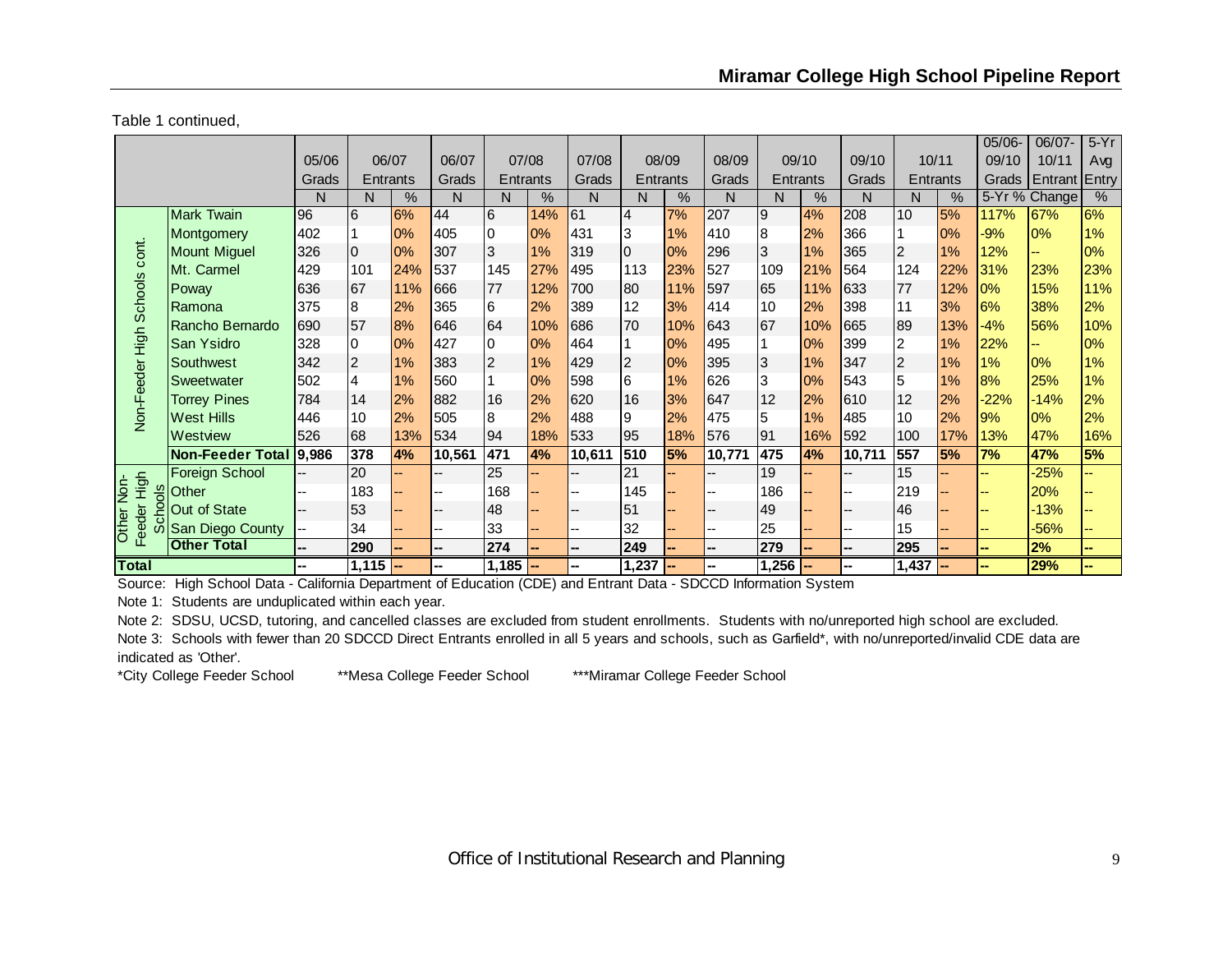#### **High School GPA of Direct to College High School Graduates**

|                                   | 06/07    | 07/08           | 08/09    | 09/10           | 10/11           | Total/5-Yr | 5-Yr%      |
|-----------------------------------|----------|-----------------|----------|-----------------|-----------------|------------|------------|
|                                   | Entrants | <b>Entrants</b> | Entrants | <b>Entrants</b> | <b>Entrants</b> | Avg        | Change     |
| $0.0 - 1.5$                       | $0\%$    | 0%              | $0\%$    | 0%              | 0%              | 0%         | 100%       |
| $1.6 - 1.9$                       | 1%       | 2%              | 2%       | 1%              | 1%              | 1%         | 50%        |
| $2.0 - 2.5$                       | 24%      | 23%             | 22%      | 21%             | 18%             | 21%        | $-2%$      |
| $2.6 - 3.0$                       | 35%      | 37%             | 34%      | 34%             | 32%             | 34%        | <b>20%</b> |
| $3.1 - 3.5$                       | 25%      | 27%             | 29%      | 29%             | 30%             | 28%        | 60%        |
| <b>Over 3.5</b>                   | 15%      | 11%             | 13%      | 16%             | 18%             | 15%        | 59%        |
| <b>Total</b>                      | 100%     | 100%            | 100%     | 100%            | 100%            | 100%       | 31%        |
| Total N of GPA-Reporting Students | 993      | 1,046           | 1,064    | 1,122           | 1,296           | 5,521      | 31%        |
|                                   |          |                 |          |                 |                 |            |            |
| <b>Total N of All Students</b>    | 1,115    | 1,185           | 1,237    | 1,256           | 1,437           | 6,230      | 29%        |

Table 2. High School GPA of high school graduates who directly enroll at Miramar College

Source: SDCCD Information System

Note 1: High School GPA is self-reported on students' college applications. On average, across 5-years 11% of students did not report their GPA.

#### **Participation Rates of Concurrent Students**

Table 3. Percentage of concurrent seniors who re-enroll the subsequent year as college-only students

|              | 05/06                                                                                          |     |         | 06/07   |     |         | 07/08   |     |         | 08/09   |    |         | 09/10     |              |               | $5-Yr$   |                     |     |
|--------------|------------------------------------------------------------------------------------------------|-----|---------|---------|-----|---------|---------|-----|---------|---------|----|---------|-----------|--------------|---------------|----------|---------------------|-----|
|              | <b>Seniors</b>                                                                                 |     | 06/07   | Seniors |     | 07/08   | Seniors |     | 08/09   | Seniors |    | 09/10   | Seniors I |              | 10/11         | % Change | $5-Yr$              |     |
|              | (Concur) Re-Enroll (Concur) Re-Enroll (Concur) Re-Enroll (Concur) Re-Enroll (Concur) Re-Enroll |     |         |         |     |         |         |     |         |         |    |         |           |              |               | Seniors  | % Change 5-Yr Avg   |     |
|              |                                                                                                |     | $\%$    |         |     | $\%$    |         | N   | $\%$    |         | N  | $\%$    |           | <sup>N</sup> | $\frac{9}{6}$ | (Concur) | Re-Enroll Re-Enroll |     |
| Feeder       | 135                                                                                            | 54  | 40% 159 |         | 59  | 37% 185 |         | 48  | 26% 142 |         | 41 | 29% 128 |           | 32           | $25\%$ -5%    |          | $-41%$              | 31% |
| Non-Feeder   | 75                                                                                             |     | 23% 96  |         | 17  | 18% 101 |         | 16  | 16% 124 |         | 19 | 15% 81  |           | 17           | $21\%$ 8\%    |          | $0\%$               | 18% |
| <b>Total</b> | 210                                                                                            | 171 | 34% 255 |         | 176 | 30% 286 |         | 164 | 22% 266 |         | 60 | 23% 209 |           | 49           | 23% 0%        |          | $-31%$              | 26% |

Source: SDCCD Information System

Note 1: The concurrent student cohort comprises self-reported seniors. Re-enrollment counts exclude students who continue as concurrent students.

Note 2: Students are unduplicated within each year. SDSU, UCSD, tutoring, and cancelled classes are excluded from student enrollments.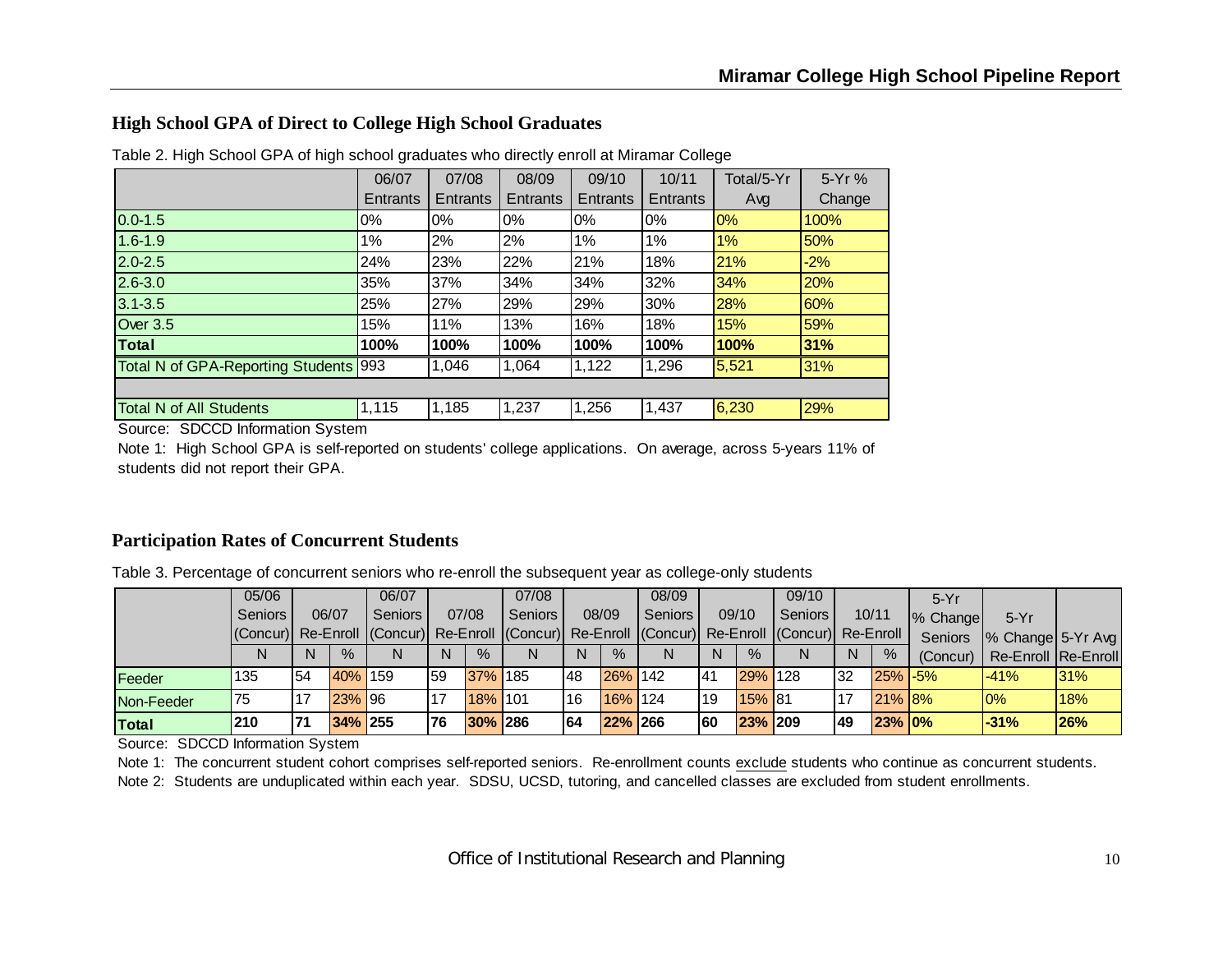## **Section II: Student Characteristics and Enrollments**

This section describes different student characteristics and enrollment patterns among first-time to college high school graduates. Unless otherwise noted, student trends are measured over 5 years, from 2006/07 to 2010/11.

Headcount, gender, ethnicity, first generation to college, and student educational goals of the **first-time to college high school graduates** are measured (see Table 4). Note that the count of students is an unduplicated headcount. The number of units attempted (in rows) by the number of units earned (in columns) across 5 years are displayed among first-time to college high school graduates in Table 5. The longitudinal annual persistence of the Fall 2005 to Fall 2009 cohorts of first-time to college high school graduates are displayed in Table 6.

- Nineteen percent of the 2010/11 first-time to college high school graduates reported that they were the first generation of college-going students in their family (see Table 4). This is comparable to the 5-year average of 21%.
- In terms of ethnic composition, in 2010/11, first-time to college high school graduates were 36% White, 24% Latino, 14% Asian/Pacific Islander, 11% Filipino, 8% Other ethnicity, 4% African American, and 1% were American Indian (see Table 4). The proportion of Latino students in 2010/11 (24%) is higher than the 5-year average (19%).
- In 2010/11, nearly half of the first-time to college high school graduates cited transfer, either with or without their AA/AS, as their educational goal (47%; comparable to the 5-year average of 48%; see Table 4).
- $\bullet$  In 2010/11, the first-time to college high school graduates attempted and earned their total units enrolled at the highest rate among those who enrolled in the 3.0-5.9 unit range (72%; higher than the 5-year average of 66%), followed by students enrolled in the 0.1-2.9 unit range (67%; lower than the 5-year average of 83%; see Table 5). The least proportion of students who attempted and earned their total units enrolled were those in the 9.0-11.9 unit range (48%; comparable to the 5-year average of 45%).
- 0 Approximately two-thirds (68%) of the Fall 2009 first-time to college high school graduates at Miramar College persisted to the next spring term and about half (51%) annually persisted to a second fall term, which is comparable to the 5-year average term-to-term (67%) and annual (48%) persistence of first-time to college graduates (see Table 6).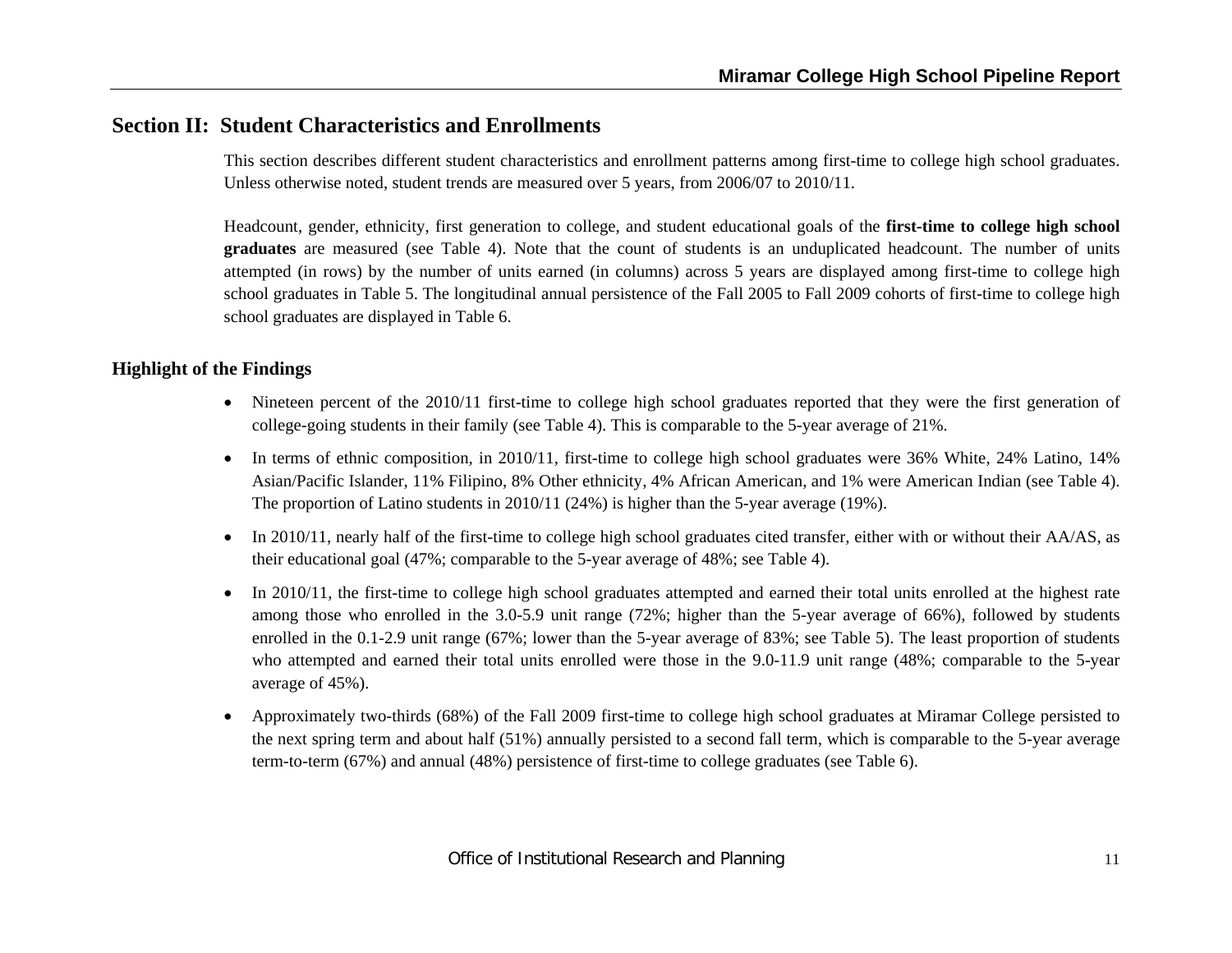#### **Student Profile**

|                                       | 2006/07 | 2007/08 | 2008/09                 | 2009/10 | 2010/11          | Total/5-Yr Avg | % Change |
|---------------------------------------|---------|---------|-------------------------|---------|------------------|----------------|----------|
| <b>Total N of Students</b>            | 1.066   | 1,133   | 1,165                   | 1.073   | 1,167            | 5.604          | 9%       |
|                                       |         |         | Gender                  |         |                  |                |          |
| Female                                | 38%     | 38%     | 39%                     | 41%     | 38%              | 39%            | 9%       |
| <b>Male</b>                           | 62%     | 61%     | 61%                     | 59%     | 62%              | 61%            | 10%      |
| <b>Unreported</b>                     | 0%      | 0%      | 0%                      | 0%      | 0%               | 0%             |          |
|                                       |         |         | Ethnicity               |         |                  |                |          |
| African American                      | 6%      | 5%      | 6%                      | 5%      | 4%               | 5%             | $-24%$   |
| American Indian                       | 1%      | 1%      | 1%                      | 0%      | 1%               | 1%             | $-14%$   |
| Asian/Pacific Islander                | 14%     | 14%     | 18%                     | 13%     | 14%              | 15%            | 13%      |
| Filipino                              | 11%     | 12%     | 12%                     | 12%     | 11%              | 12%            | 11%      |
| Latino                                | 16%     | 17%     | 16%                     | 22%     | 24%              | 19%            | 61%      |
| White                                 | 41%     | 40%     | 38%                     | 36%     | 36%              | 38%            | $-5%$    |
| Other                                 | 5%      | 4%      | 4%                      | 5%      | 8%               | 5%             | 73%      |
| <b>Unreported</b>                     | 6%      | 7%      | 6%                      | 6%      | 2%               | 5%             | $-66%$   |
|                                       |         |         | <b>First Generation</b> |         |                  |                |          |
| <b>First Generation</b>               | 19%     | 22%     | 21%                     | 21%     | 19%              | 21%            | 8%       |
| <b>Not First Generation</b>           | 81%     | 78%     | 79%                     | 79%     | 81%              | 79%            | 10%      |
| Unreported                            | 0%      | 0%      | $0\%$                   | 0%      | 0%               | 0%             |          |
|                                       |         |         | <b>Educational Goal</b> |         |                  |                |          |
| 4 Yr College Student                  | 0%      | 9%      | 11%                     | 10%     | 14%              | 9%             |          |
| <b>AA/AS w/out Transfer</b>           | 5%      | 4%      | 5%                      | 5%      | 5%               | 5%             | 19%      |
| <b>BA/BS after Completing AA/AS</b>   | 42%     | 40%     | 39%                     | 40%     | 39%              | 40%            | 3%       |
| <b>BA/BS w/out Completing AA/AS</b>   | 8%      | 9%      | 7%                      | 6%      | 8%               | 8%             | 15%      |
| <b>Basic Skills Improvement</b>       | $1\%$   | $0\%$   | $\overline{0\%}$        | $1\%$   | $\overline{0\%}$ | 0%             | $-44%$   |
| Certificate/License Maintenance       | 1%      | 1%      | 2%                      | 2%      | 2%               | 2%             | 50%      |
| <b>Current Job/Career Advancement</b> | 2%      | 1%      | 1%                      | 1%      | 1%               | 1%             | $-68%$   |
| <b>Educational Development</b>        | 1%      | 1%      | 1%                      | 1%      | 1%               | 1%             | 38%      |
| <b>HS Diploma/GED Certificate</b>     | $1\%$   | $1\%$   | $1\%$                   | $1\%$   | 1%               | 1%             | $-30%$   |
| <b>New Career Preparation</b>         | 12%     | 9%      | 10%                     | 12%     | 10%              | 11%            | $-8%$    |
| Non-Credit to Credit Transition       | 0%      | 0%      | 0%                      | $0\%$   | $\overline{0\%}$ | 0%             |          |
| Voc Cert/Degree w/out Transfer        | $1\%$   | 2%      | 2%                      | 2%      | 2%               | 2%             | 64%      |
| <b>Undecided</b>                      | 25%     | 21%     | 20%                     | 20%     | 17%              | 20%            | $-28%$   |
| <b>Unreported</b>                     | 1%      | 1%      | 0%                      | 0%      | 0%               | 0%             | $-90%$   |

Table 4. Headcount, gender, ethnicity, first generation to college, and educational goal

Source: SDCCD Information System

Note: A new ed goal classification was available to students on their application in 2007/08 that allowed for a college-university concurrent student classification. Therefore, a more concise average might be between the most recent four years: 07/08 and 10/11.

Office of Institutional Research and Planning 12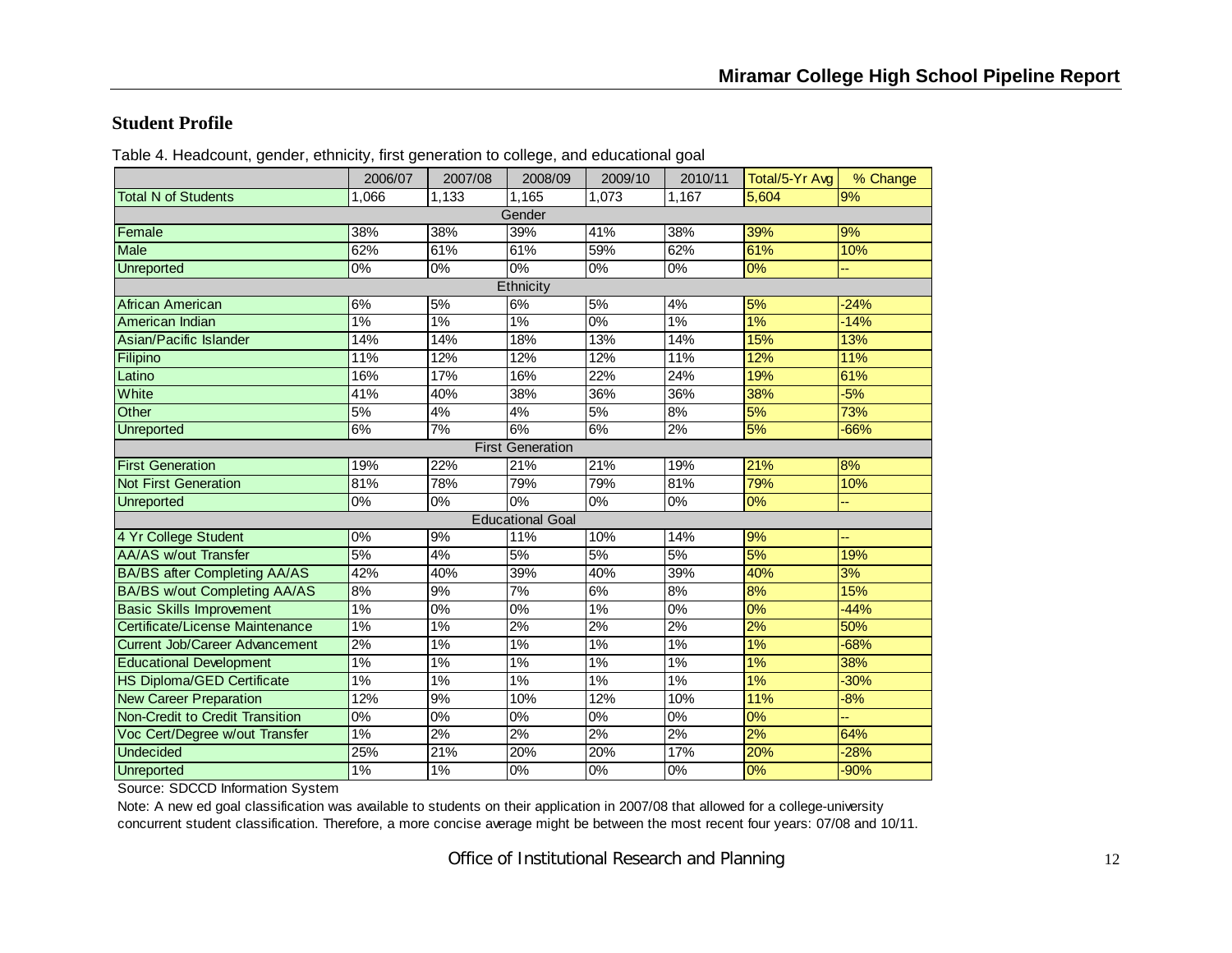## **Units Attempted/Earned**

Table 5. Units attempted by units earned

|                        |                |                       |                 | <b>Units Earned</b> |              |              |              |              |
|------------------------|----------------|-----------------------|-----------------|---------------------|--------------|--------------|--------------|--------------|
|                        |                |                       |                 | $0.1 - 2.9$         | $3.0 - 5.9$  | $6.0 - 8.9$  | $9.0 - 11.9$ | $12.0 +$     |
|                        |                |                       | 0 Units         | <b>Units</b>        | <b>Units</b> | <b>Units</b> | <b>Units</b> | <b>Units</b> |
|                        |                | 0.1 - 2.9 Units       | 13%             | 87%                 |              |              |              |              |
|                        |                | 3.0 - 5.9 Units       | 39%             | 2%                  | 60%          |              |              |              |
|                        | 2006/07        | 6.0 - 8.9 Units       | 28%             | 1%                  | 18%          | 53%          |              |              |
|                        |                | 9.0 - 11.9 Units      | 25%             | 1%                  | 17%          | 22%          | 35%          |              |
|                        |                | $12.0 +$ Units        | 10%             | 1%                  | 8%           | 10%          | 17%          | 56%          |
|                        |                | $0.1 - 2.9$ Units     | 16%             | 84%                 |              |              |              |              |
|                        |                | 3.0 - 5.9 Units       | 30%             | 1%                  | 69%          |              |              |              |
|                        | 2007/08        | 6.0 - 8.9 Units       | 25%             | 1%                  | 17%          | 57%          |              |              |
|                        |                | 9.0 - 11.9 Units      | 19%             | 0%                  | 14%          | 24%          | 43%          |              |
|                        |                | $12.0 +$ Units        | 8%              | 0%                  | 7%           | 13%          | 19%          | 53%          |
|                        |                | 0.1 - 2.9 Units       | 2%              | 98%                 |              |              |              |              |
|                        |                | 3.0 - 5.9 Units       | 35%             | $\overline{0\%}$    | 65%          |              |              |              |
|                        | ନ୍ଧି           | 6.0 - 8.9 Units       | 27%             | 1%                  | 19%          | 54%          |              |              |
| <b>Units Attempted</b> |                | 9.0 - 11.9 Units      | 15%             | $1\%$               | 14%          | 17%          | 54%          |              |
|                        |                | $12.0 +$ Units        | 8%              | 1%                  | 6%           | 15%          | 19%          | 52%          |
|                        |                | $0.1 - 2.9$ Units     | $\frac{1}{19%}$ | 81%                 |              |              |              |              |
|                        | $\circ$        | 3.0 - 5.9 Units       | 34%             | 2%                  | 63%          |              |              |              |
|                        | 2009/          | 6.0 - 8.9 Units       | 27%             | $1\%$               | 18%          | 54%          |              |              |
|                        |                | 9.0 - 11.9 Units      | 14%             | 2%                  | 18%          | 22%          | 44%          |              |
|                        |                | $12.0 +$ Units        | 6%              | 1%                  | 6%           | 11%          | 21%          | 55%          |
|                        |                | 0.1 - 2.9 Units       | 33%             | 67%                 |              |              |              |              |
|                        |                | 3.0 - 5.9 Units       | 27%             | 1%                  | 72%          |              |              |              |
|                        | $\supseteq$    | 6.0 - 8.9 Units       | 22%             | 2%                  | 23%          | 53%          |              |              |
|                        | $\overline{5}$ | 9.0 - 11.9 Units      | 14%             | $1\%$               | 15%          | 22%          | 48%          |              |
|                        |                | $12.0 + Units$        | 5%              | 0%                  | 8%           | 8%           | 18%          | 61%          |
|                        |                | <b>5-Year Average</b> | .,              | 83%                 | 66%          | 54%          | 45%          | 55%          |
|                        |                | 5-Year % Change       | --              | 23%                 | 41%          | 7%           | 42%          | 13%          |

Source: SDCCD Information System

Note: Tutoring and non-graded courses were excluded. Percent change was based on counts.

Office of Institutional Research and Planning 13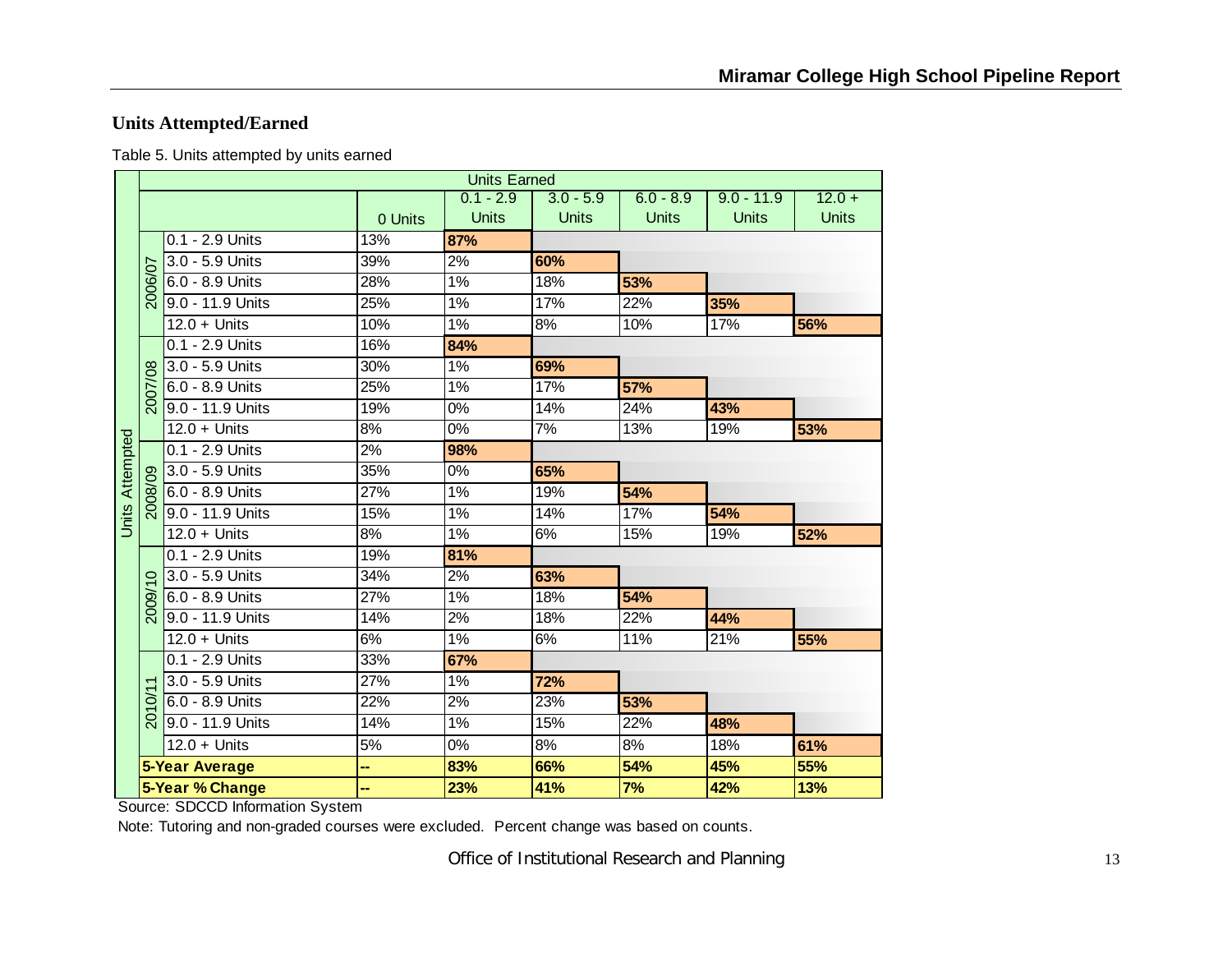#### **Persistence**

Table 6. Term and Annual persistence

| <b>Total N / 5-yr Avg %</b> | 3,308 | 2,218 | 67%                                                   | 1,576 | 48% |
|-----------------------------|-------|-------|-------------------------------------------------------|-------|-----|
| 2009                        | 672   | 457   | 68%                                                   | 345   | 51% |
| 2008                        | 721   | 498   | 69%                                                   | 357   | 50% |
| 2007                        | 702   | 468   | 67%                                                   | 316   | 45% |
| 2006                        | 617   | 397   | 64%                                                   | 281   | 46% |
| 2005                        | 596   | 398   | 67%                                                   | 277   | 46% |
| <b>First Fall Term</b>      |       |       | Persisted to Spring Term   Persisted to 2nd Fall Term |       |     |

Source: SDCCD Information System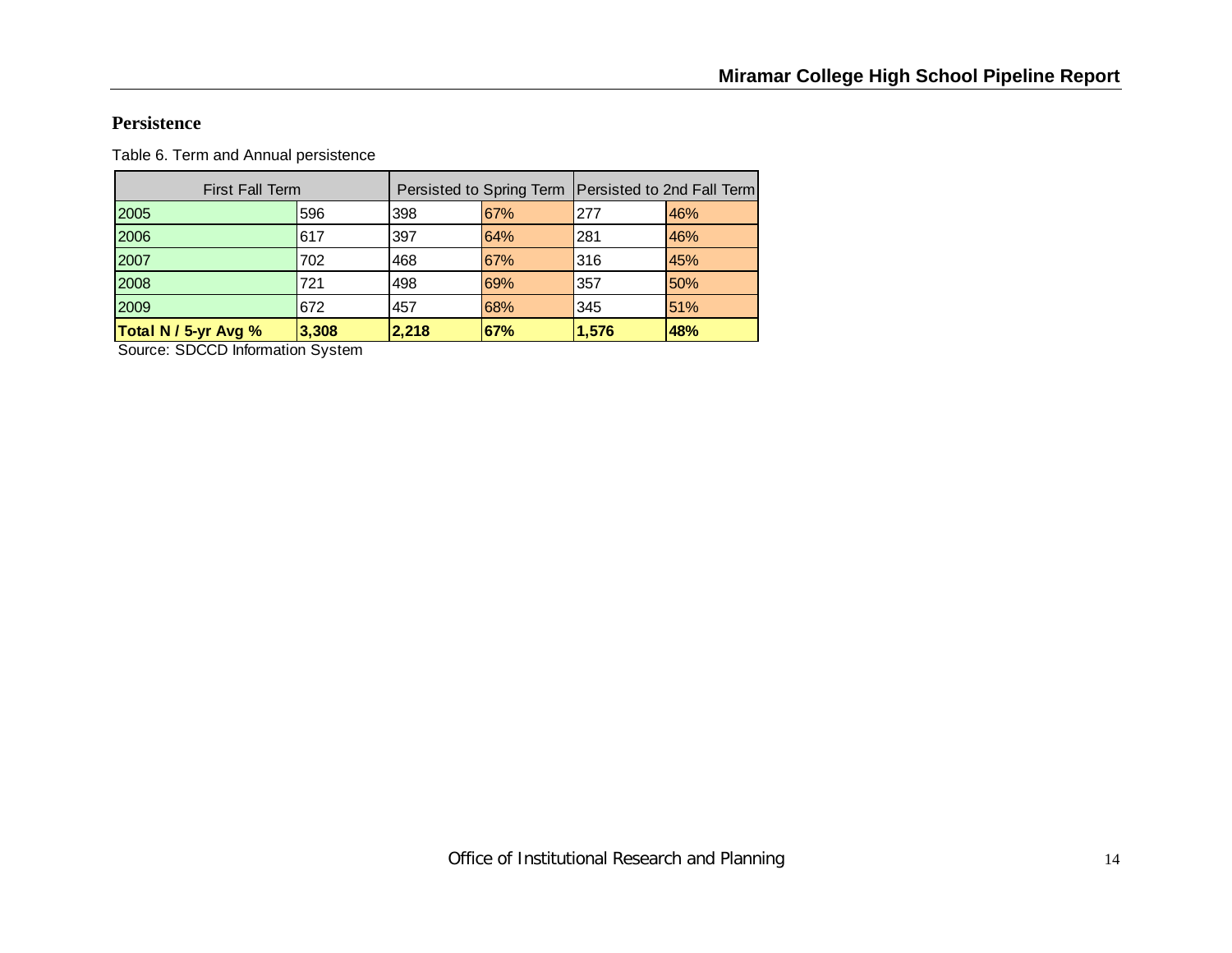## **Section III: College Placement of Incoming Students**

The assessment tests used in the San Diego Community College District help determine which levels of English and math courses would offer students the greatest opportunities for learning, academic challenge, and success. Students are encouraged to take the assessment tests as they matriculate in the college. This section summarizes which course levels (i.e., transfer level, Associate degree-level, basic skills, ESOL level 40, 30, etc.) **first-time to college high school graduates** qualified to enroll in for reading, writing, math, and ESOL courses based on their highest assessed score (see Tables 7-10).

Student placement trends are measured over 3 years, from 2008/09 to 2010/11 among students that applied to Miramar College (placement data are not tied to enrollment information). Note that changes were made within the English and math course sequences; however, **data are represented by current placement level categories**.

- A majority of the first-time to college high school graduates took the reading, writing, and math placement tests in 2010/11 (60%, 60%, and 58%, respectively; see Tables 7-9). This is comparable to the 3-year reading, writing and math test-taking rate of first-time to college graduates (61%, 61% and 60%, respectively), but lower than the previous year by 4 to 5 percentage points. The percentage decreases in placements by test are likely a result of changes that took place at Miramar in 2010/11 that affected access and demand, including: 1) facility and staffing changes which reduced student accessibility and placed greater limitations on the capacity of the testing office to test, and 2) an alternative measures pilot allowed students to submit select standardized tests (e.g., SAT, ACT) as an alternative measure for assessment skill levels for several courses which resulted in a lowered demand for services.
- 0 In 2010/11 over half (56%) of the first-time to college high school graduates who took the reading placement test placed at the transfer/Associate level and 35% placed at basic skills (comparable to the 3-year averages of 53% and 37%, respectively; see Table 7). However, the majority of first-time to college high school graduates who took the writing placement test placed at basic skills (62%; comparable to the 3-year average of 63%; see Table 8).
- 0 About half of the first-time to college high school graduates who took the math placement test in 2010/11 placed at basic skills (52%; comparable to the 3-year average of 52%) and nearly one-third had a transfer level math placement (31%; comparable to the 3-year average of 30%; see Table 9).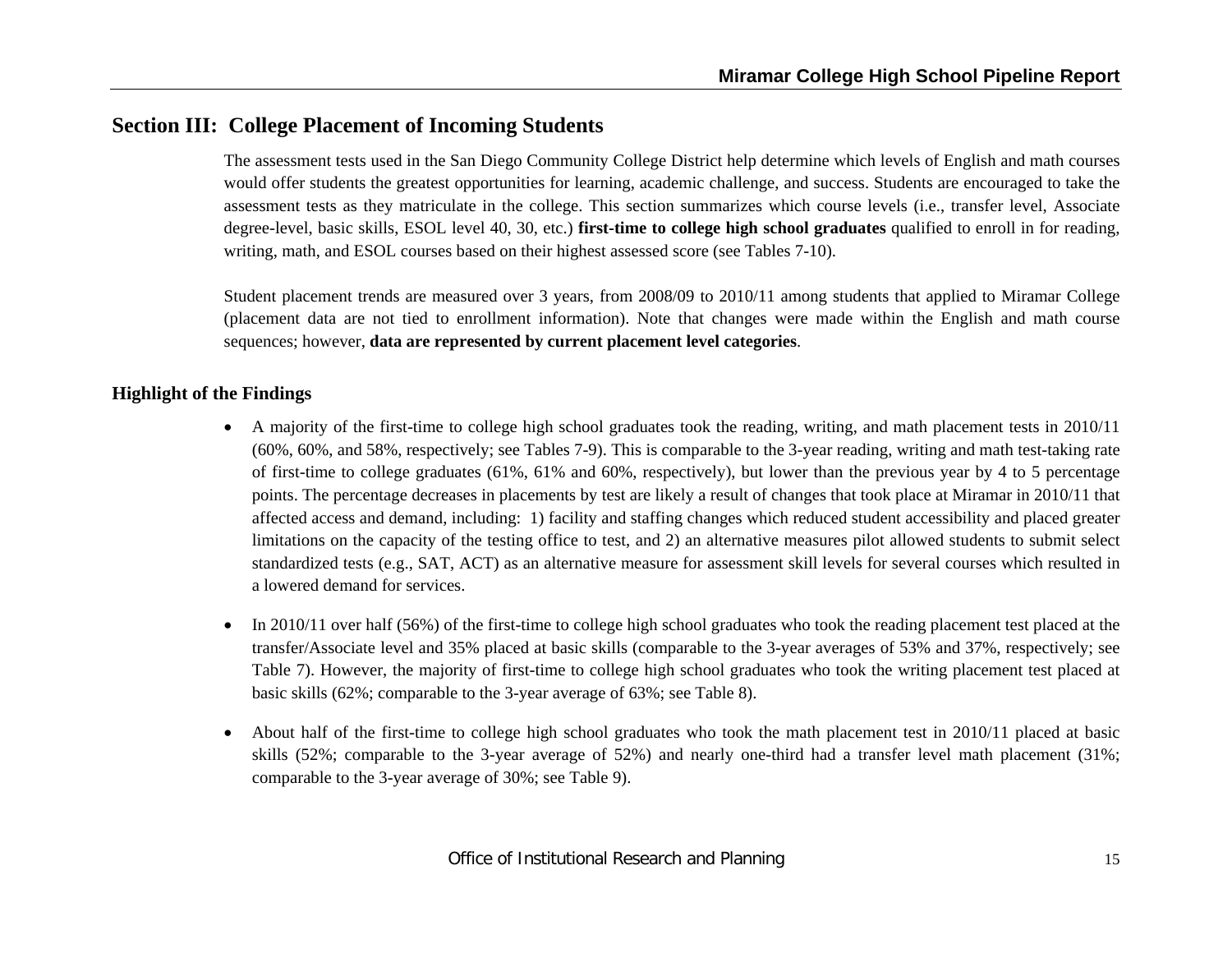## **Reading and Writing Placement**

#### Table 7. Reading placement

|                                         |                                 |            | 2008/09 |       | 2009/10 | 2010/11 |      |                | 2008/09 - 2010/11 |          |
|-----------------------------------------|---------------------------------|------------|---------|-------|---------|---------|------|----------------|-------------------|----------|
|                                         |                                 | N          | %       | N     | %       | N       | %    | <b>Total N</b> | 3-Yr Avg          | % Change |
|                                         | <b>Total Tested</b>             | 771        | 60%     | 718   | 64%     | 687     | 60%  | 2,176          | 61%               | $-11%$   |
| No-Test<br>Test/                        | No Placement                    | 516        | 40%     | 408   | 36%     | 451     | 40%  | 1,375          | 39%               | $-13%$   |
|                                         | <b>Total Students</b>           | 1,287      | 100%    | 1,126 | 100%    | 1,138   | 100% | 3,551          | 100%              | $-12%$   |
|                                         |                                 |            |         |       |         |         |      |                |                   |          |
| Who<br>৳<br>est                         | <b>Transfer/Associate Level</b> | <b>387</b> | 50%     | 393   | 55%     | 384     | 56%  | 1,164          | 53%               | $-1%$    |
|                                         | <b>Basic Skills</b>             | 313        | 41%     | 263   | 37%     | 239     | 35%  | 815            | 37%               | $-24%$   |
| σ                                       | <b>Need English Advising</b>    | 61         | 8%      | 54    | 8%      | 52      | 8%   | 167            | 8%                | $-15%$   |
| Distribution<br><b>Students</b><br>Took | <b>Take ESOL Test</b>           | 10         | 1%      | 8     | 1%      | 12      | 2%   | 30             | 1%                | 20%      |
|                                         | <b>Total Tested</b>             | 771        | 100%    | 718   | 100%    | 687     | 100% | 2,176          | 100%              | $-11%$   |

Source: SDCCD Information System

#### Table 8. Writing placement

|                                         |                              |       | 2008/09 |       | 2009/10 |       | 2010/11 |                | 2008/09 - 2010/11 |          |
|-----------------------------------------|------------------------------|-------|---------|-------|---------|-------|---------|----------------|-------------------|----------|
|                                         |                              | N     | %       | N     | %       | N     | %       | <b>Total N</b> | 3-Yr Avg          | % Change |
|                                         | <b>Total Tested</b>          | 770   | 60%     | 719   | 64%     | 685   | 60%     | 2,174          | 61%               | $-11%$   |
| No-Test<br>Test                         | No Placement                 | 517   | 40%     | 407   | 36%     | 453   | 40%     | 1,377          | 39%               | $-12%$   |
|                                         | <b>Total Students</b>        | 1,287 | 100%    | 1,126 | 100%    | 1,138 | 100%    | 3,551          | 100%              | $-12%$   |
|                                         | Transfer/Associate Level 199 |       | 26%     | 203   | 28%     | 194   | 28%     | 596            | 27%               | $-3%$    |
| ð<br><b>MW</b>                          |                              |       |         |       |         |       |         |                |                   |          |
| Test                                    | <b>Basic Skills</b>          | 500   | 65%     | 453   | 63%     | 427   | 62%     | 1,380          | 63%               | $-15%$   |
| σ                                       | <b>Need English Advising</b> | 161   | 8%      | 54    | 8%      | 52    | 8%      | 167            | 8%                | $-15%$   |
| Distribution<br><b>Students</b><br>Took | <b>Take ESOL Test</b>        | 10    | $1\%$   | 9     | 1%      | 12    | 2%      | 31             | $1\%$             | 20%      |
|                                         | <b>Total Tested</b>          | 770   | 100%    | 719   | 100%    | 685   | 100%    | 2,174          | 100%              | $-11%$   |

Source: SDCCD Information System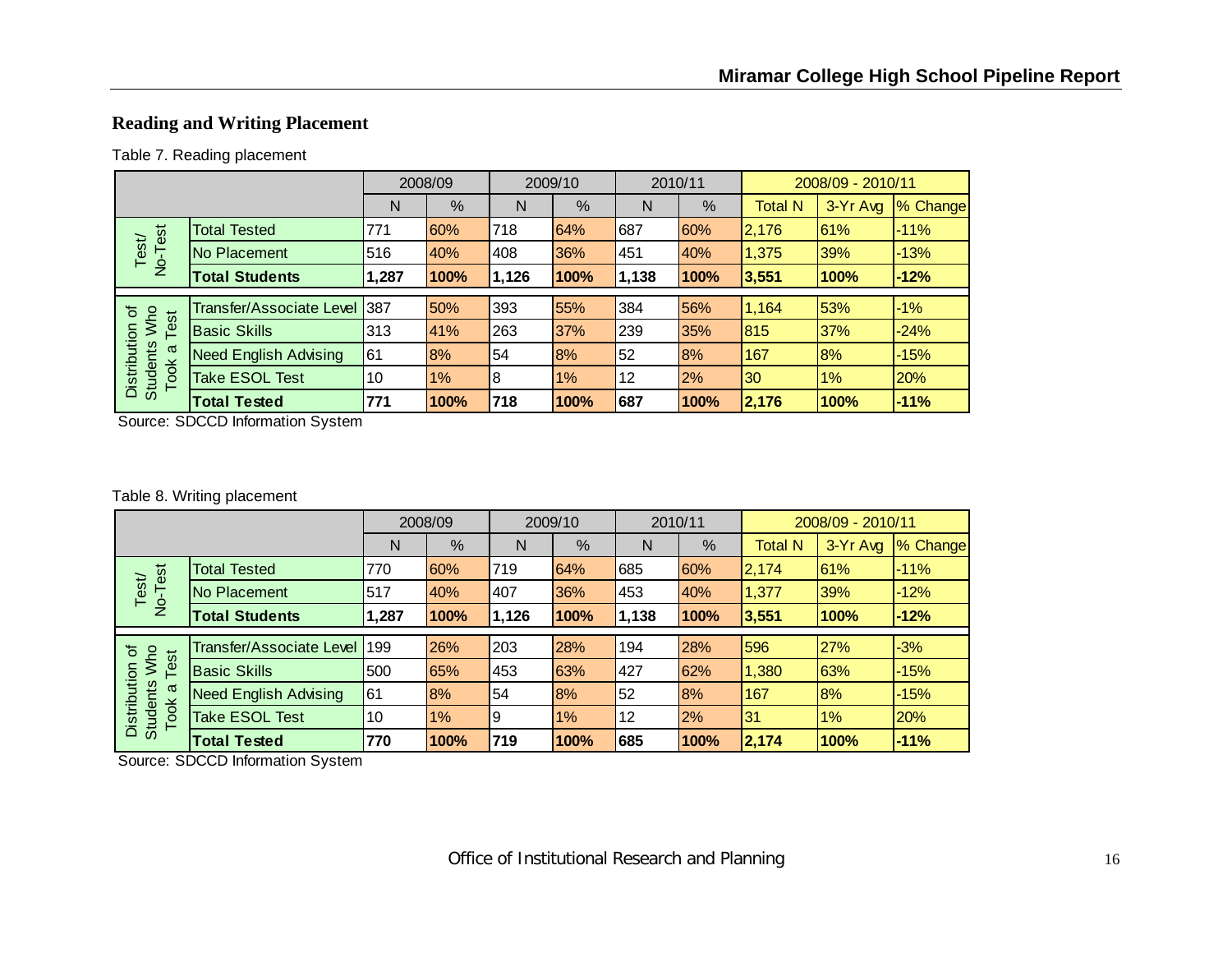#### **Math Placement**

Table 9. Math placement

|                                         |                        |       | 2008/09 |       | 2009/10 | 2010/11 |      |                | 2008/09 - 2010/11 |          |
|-----------------------------------------|------------------------|-------|---------|-------|---------|---------|------|----------------|-------------------|----------|
|                                         |                        | N     | %       | N     | %       | N       | %    | <b>Total N</b> | 3-Yr Avg          | % Change |
| est                                     | <b>Total Tested</b>    | 756   | 59%     | 705   | 63%     | 660     | 58%  | 2,121          | 60%               | $-13%$   |
| Test/<br>$\overline{P}$                 | No Placement           | 531   | 41%     | 421   | 37%     | 478     | 42%  | 1,430          | 40%               | $-10%$   |
|                                         | <b>Total Students</b>  | 1,287 | 100%    | 1,126 | 100%    | 1,138   | 100% | 3,551          | 100%              | $-12%$   |
|                                         |                        |       |         |       |         |         |      |                |                   |          |
| Who<br>৳<br>est                         | <b>Transfer Level</b>  | 223   | 29%     | 203   | 29%     | 206     | 31%  | 632            | 30%               | $-8%$    |
|                                         | <b>Associate Level</b> | 137   | 18%     | 122   | 17%     | 113     | 17%  | 372            | 18%               | $-18%$   |
| σ                                       | <b>Basic Skills</b>    | 388   | 51%     | 375   | 53%     | 341     | 52%  | 1,104          | 52%               | $-12%$   |
| Distribution<br><b>Students</b><br>Took | Take Algebra Test      | 8     | 1%      | 5     | 1%      | 10      | 0%   | IO             | $0\%$             | 0%       |
|                                         | <b>Total Tested</b>    | 756   | 100%    | 705   | 100%    | 1660    | 100% | 2,121          | 100%              | $-13%$   |

Source: SDCCD Information System

#### **ESOL Placement**

Table 10. ESOL placement

|                                         |                       |       | 2008/09 |                | 2009/10 | 2010/11 |      |                  | 2008/09 - 2010/11 |          |
|-----------------------------------------|-----------------------|-------|---------|----------------|---------|---------|------|------------------|-------------------|----------|
|                                         |                       | N     | %       | N              | %       | N       | %    | Total N          | 3-Yr Avg          | % Change |
|                                         | <b>Total Tested</b>   | 31    | 2%      | 24             | 2%      | 22      | 2%   | 177              | 2%                | $-29%$   |
| No-Test<br>Test/                        | No Placement          | ,256  | 98%     | 1,102          | 98%     | 1,116   | 98%  | 3,474            | 98%               | $-11%$   |
|                                         | <b>Total Students</b> | 1,287 | 100%    | 1,126          | 100%    | 1,138   | 100% | 3,551            | 100%              | $-12%$   |
|                                         |                       |       |         |                |         |         |      |                  |                   |          |
| ৳                                       | Level 40              | 6     | 19%     | $\overline{4}$ | 17%     | l2      | 9%   | <b>12</b>        | 16%               | $-67%$   |
| <b>MW</b><br>est                        | Level 30              | 10    | 32%     | 5              | 21%     | l 11    | 50%  | 26               | 34%               | 10%      |
| σ                                       | evel 20               |       | 23%     |                | 29%     | 15      | 23%  | 19               | 25%               | $-29%$   |
| Distribution<br><b>Students</b><br>Took | Level 19              | 8     | 26%     | 18             | 33%     | 14      | 18%  | 20               | 26%               | $-50%$   |
|                                         | <b>Total Tested</b>   | 31    | 100%    | 124            | 100%    | 22      | 100% | $\overline{177}$ | 100%              | $-29%$   |

Source: SDCCD Information System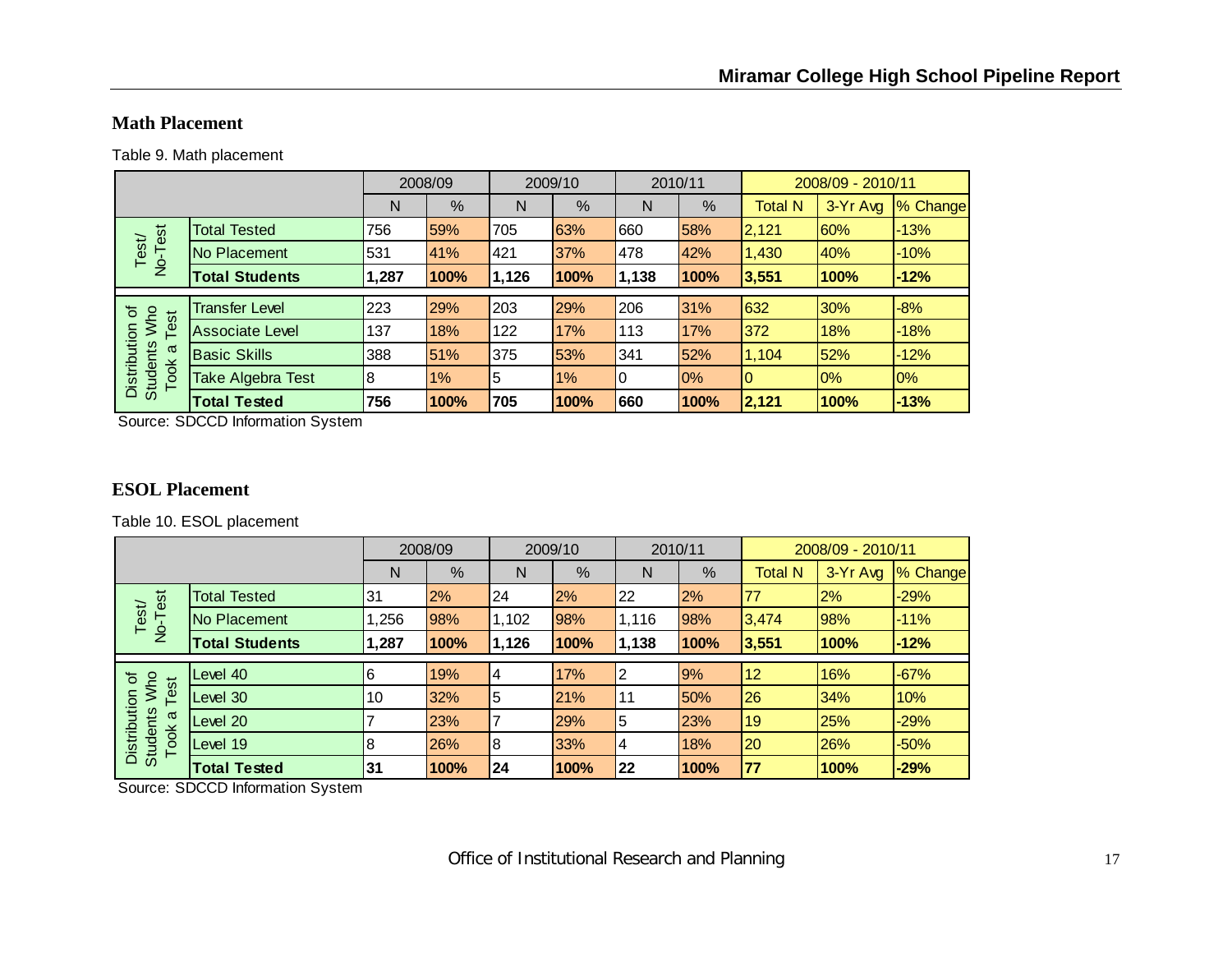## **Section IV: Course Enrollment by Placement**

This section longitudinally tracks Miramar College English and math enrollments by placement level among three **first-time to college high school graduate** cohorts (Fall 2008, 2009, and 2010). Please see table notes for additional details about the cohort parameters (see Tables 11 and 12). Note that changes were made within the English and math course sequences; however, **data are represented by current placement level categories**.

- By the end of their first year at Miramar College, nearly two-thirds (63%) of the 2010/11 first-time to college high school graduates who earned a transfer/Associate level English placement, enrolled in a matriculating English course (less than the 3 year average of 71%; see Table 11). In 2010/11, 42% of the students who placed at the transfer/Associate level and enrolled in an English course, did so at their placement level.
- 6 Among first-time to college high school graduates who earned a basic skills level reading or writing placement in 2010/11, over three-fourths (79%) enrolled in a matriculating English course at their placement level by the end of their first year at Miramar College (comparable to the 3-year average of 79%; see Table 11).
- $\bullet$  In 2010/11, by the end of their first year at Miramar College, 61% of first-time to college high school graduates who earned a transfer level math placement, enrolled in a matriculating math course (comparable to the 3-year average of 59%; see Table 12). Nearly two-thirds (63%) of those who earned an Associate level math placement enrolled in a matriculating math course (less than the 3-year average of 70%). In 2010/11, 98% of the students who placed at the transfer or Associate levels and enrolled in a math course, did so at their placement level.
- 0 Among first-time to college high school graduates who earned a basic skills level math placement in 2010/11, two-thirds (67%) enrolled in a matriculating math course at their placement level by the end of their first year at Miramar College (comparable to the 3-year average of 66%; see Table 12).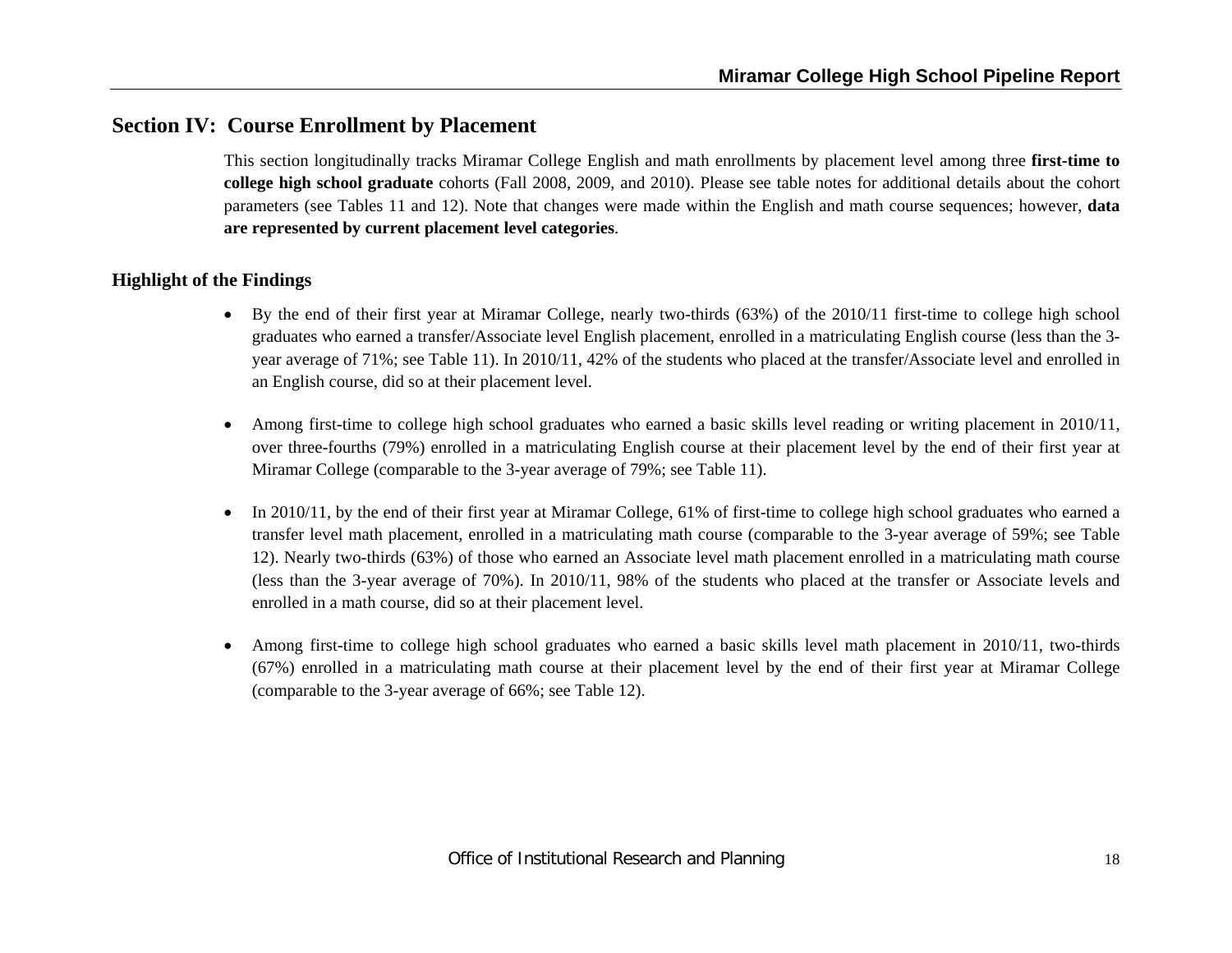#### **English and Math Course Enrollment by Placement Level**

|                                 | Fall 08 | Total enrolled<br>2008/09 |            | Fall 09     | <b>Total enrolled</b><br>2009/10 |            | Fall 10        | Total enrolled<br>2010/11 |      | All       | <b>Total enrolled</b><br>2008/09-2010/11 |            |
|---------------------------------|---------|---------------------------|------------|-------------|----------------------------------|------------|----------------|---------------------------|------|-----------|------------------------------------------|------------|
|                                 | cohort  |                           |            | cohort      |                                  |            | cohort         |                           |      | l cohorts |                                          |            |
|                                 | N       | N                         | $\%$       | N           |                                  | $\%$       | N              | N                         | $\%$ | N         | N                                        | %          |
| Transfer/Associate Level        | 276     | 217                       | 79%        | $\vert$ 297 | 215                              | <b>72%</b> | 312            | 198                       | 63%  | 1885      | 630                                      | 71%        |
| <b>Basic Skills</b>             | 197     | 155                       | <b>79%</b> | 176         | 137                              | <b>78%</b> | 169            | 134                       | 79%  | 542       | 426                                      | 79%        |
| Take ESOL Test/Need Advising 47 |         | 33                        | <b>70%</b> | ∥38         | 128                              | 74%        | $\parallel 36$ | 24                        | 67%  | 1121      | 85                                       | <b>70%</b> |
| <b>Total Count/Avg %</b>        | 520     | 1405                      | 78%        | $II$ 511    | 380                              | 74%        | 1517           | 356                       | 69%  | 1,548     | 1,141                                    | 74%        |

Table 11. English course enrollment by placement level

Source: SDCCD Information System

Note 1: Only English courses that are part of the matriculating course sequence are included: ENGL042, ENGL043, ENGL048, ENGL049, ENGL101, ENGL105, or ENGL 205.

Note 2: The cohort is organized by English placement level which is based on the reading and writing assessment tests. For students who did not score in the same placement level on both the reading and writing tests, English placement level is measured at the highest placement (20% in Fall 2008, 25% in Fall 2009, and 23% in Fall 2010 placed at different levels).

Note 3: The cohorts consist of first-time high school graduates enrolled in Fall 2008, Fall 2009, or Fall 2010 as of official census. Only students that received a letter grade are counted in the enrollments. Students are tracked through the first three terms they may enroll in: fall, spring, and summer. Note that Summer 2011 enrollments are not yet available and therefore not included. However, due to the reduction in course offerings in Summer 2011 the exclusion would not significantly impact the findings.

Note 4: **Among students who placed at the transfer/Associate level, course enrollment was measured at or below their placement level.** In 2008/09, 2009/10, and 2010/11 less than half of the students who placed at the transfer/Associate level and took at least one English course, took a course at their placement level (49%, 47%, and 42%, respectively). **For those students who placed at the basic skills level, course enrollment was measured at their placement level. For those students who placed below basic skills, course enrollment was measured at any placement level.** Among students that placed below basic skills and enrolled in at least one English course, almost all enrolled in basic skills courses (100% each in 2008/09, 2009/10, and 2010/11).